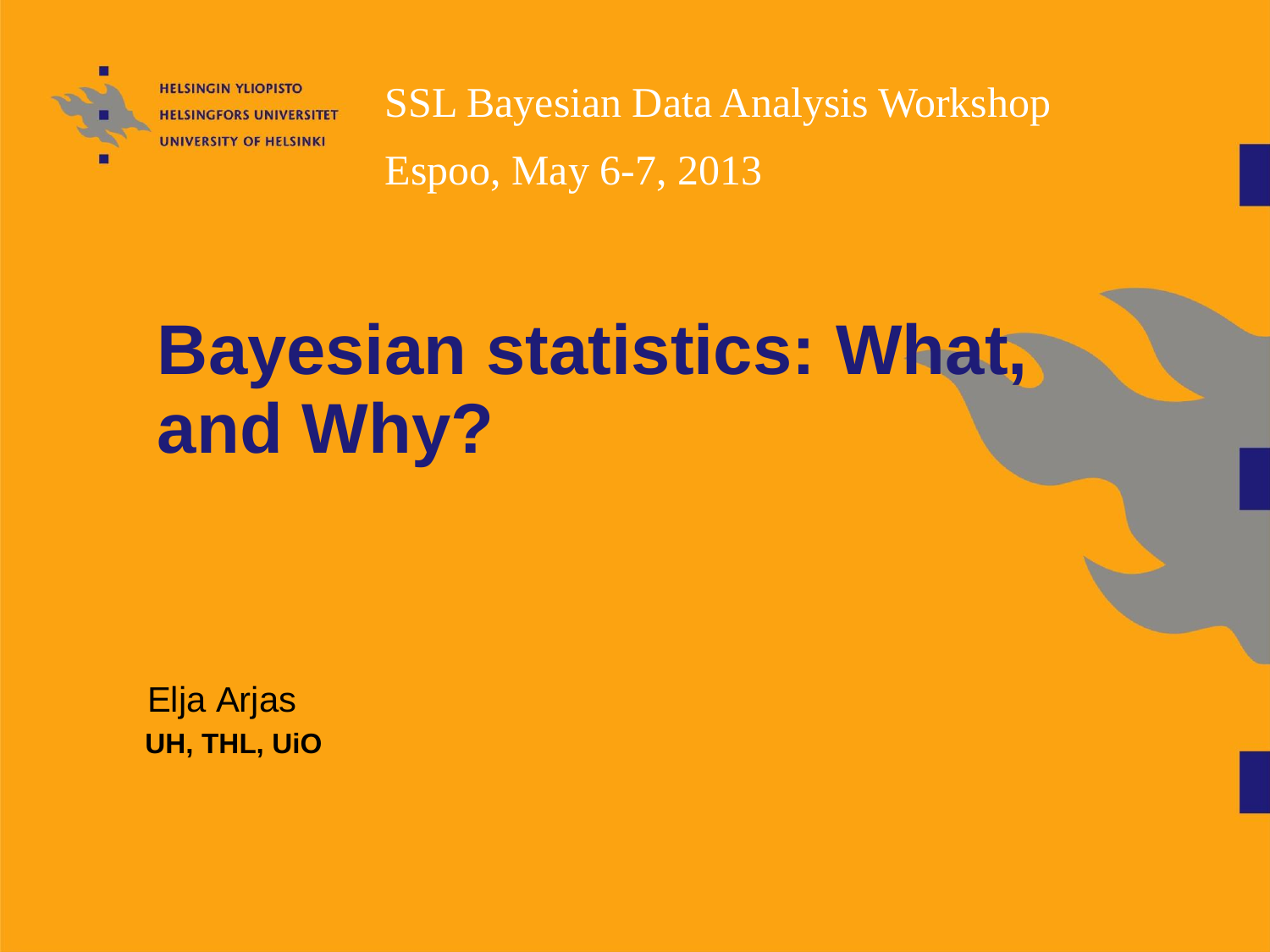

 In the Bayesian approach to statistics, a crucially important distinction is made between variables/quantities depending on whether their true values are known or unknown (to me, or to you, as an observer).

In the Bayesian usage/semantics, the epithet "random", as in "random variable", means that "the exact value of this variable is not known".

**Another way of saying this same would be: "I am (or you are)** uncertain about the true value of this variable".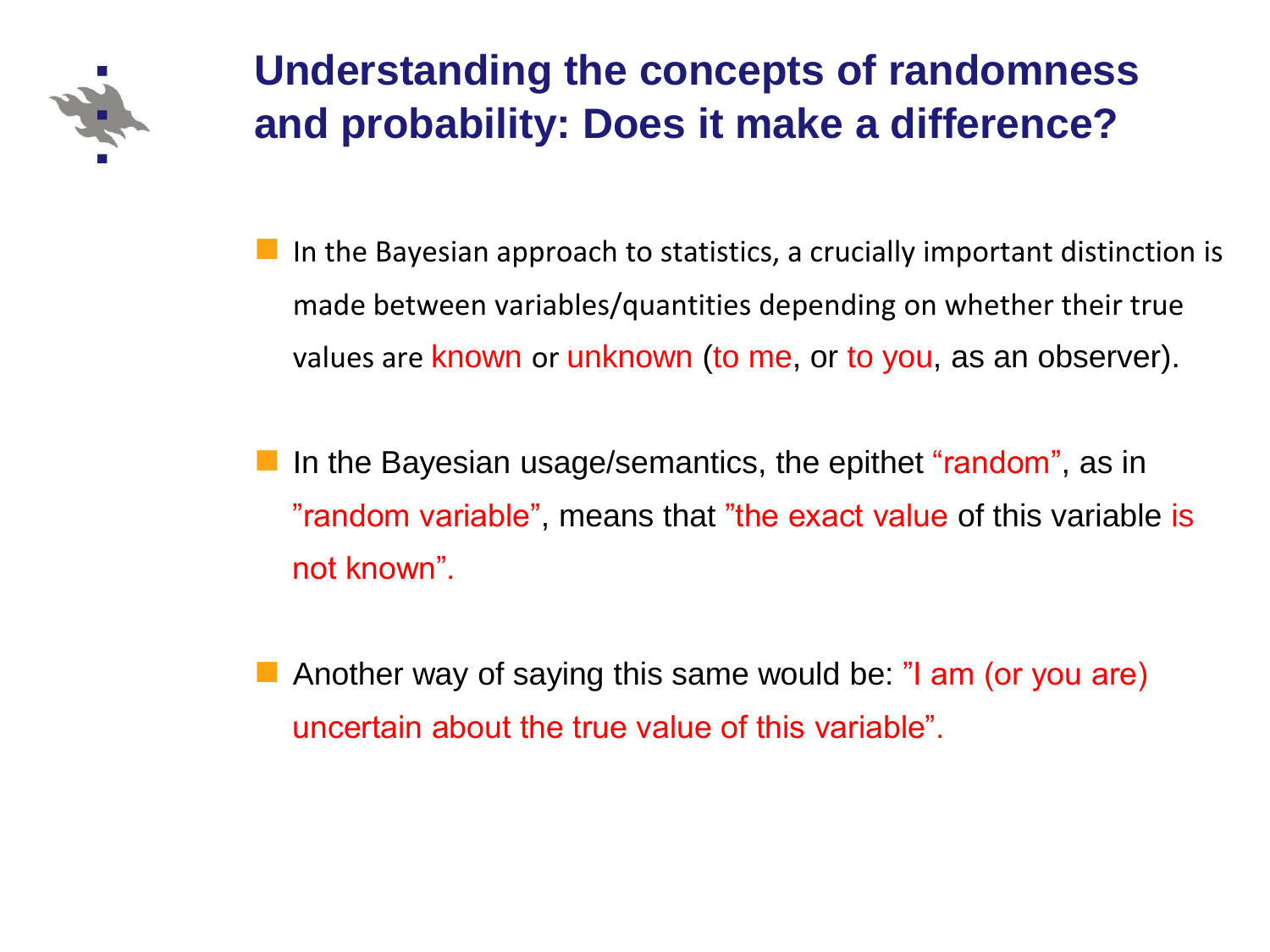

Stated briefly:

"random" = "uncertain to me (or to you) as an observer"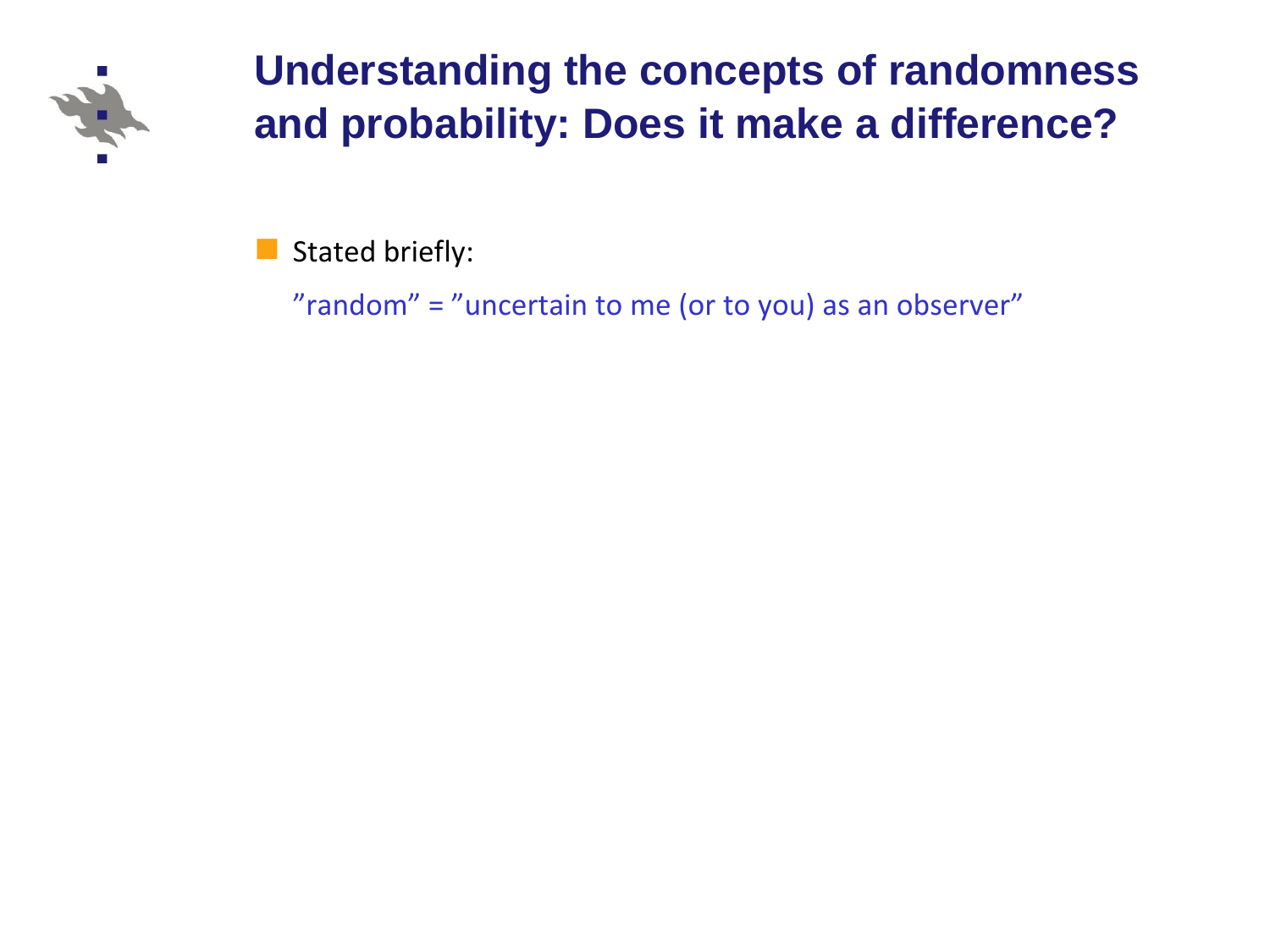

The same semantics applies also more generally. For example:

- "An event (in the future) is random (to me) if I am uncertain about whether it will occur or not".

- "An event (in the past) is random (to me) if I am uncertain about whether it has occurred or not".

 "Randomness" does not require "variabilty", for example, in the form of variability of samples drawn from a population.

 Even unique events, statements, or quantities can be "random": The number of balls in this box now is "random" to (any of) you. It may not be "random" for me (because I put the balls into the box before this lecture, and I might remember …).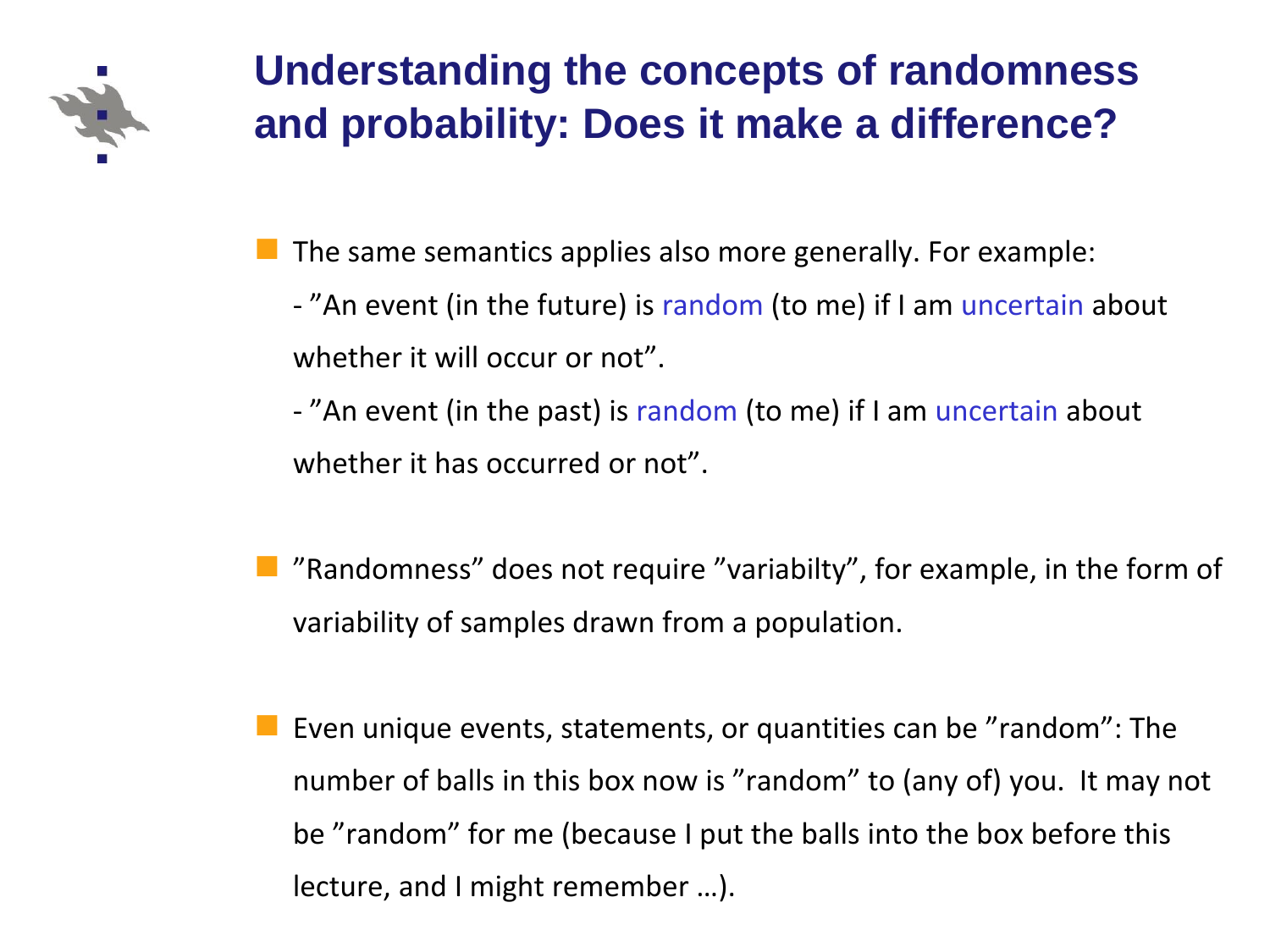

 The characterization of the concept of a parameter that is found in many textbooks of statistics, as being something that is 'fixed but unknown', would for a Bayesian mean that it is a random variable!

 Data, on the other hand, after their values have been observed, are no longer "random".

 The dichotomy (population) parameters vs. random variables, which is fundamental in classical / frequentist statistical modeling and inference, has lost its significance in the Bayesian approach.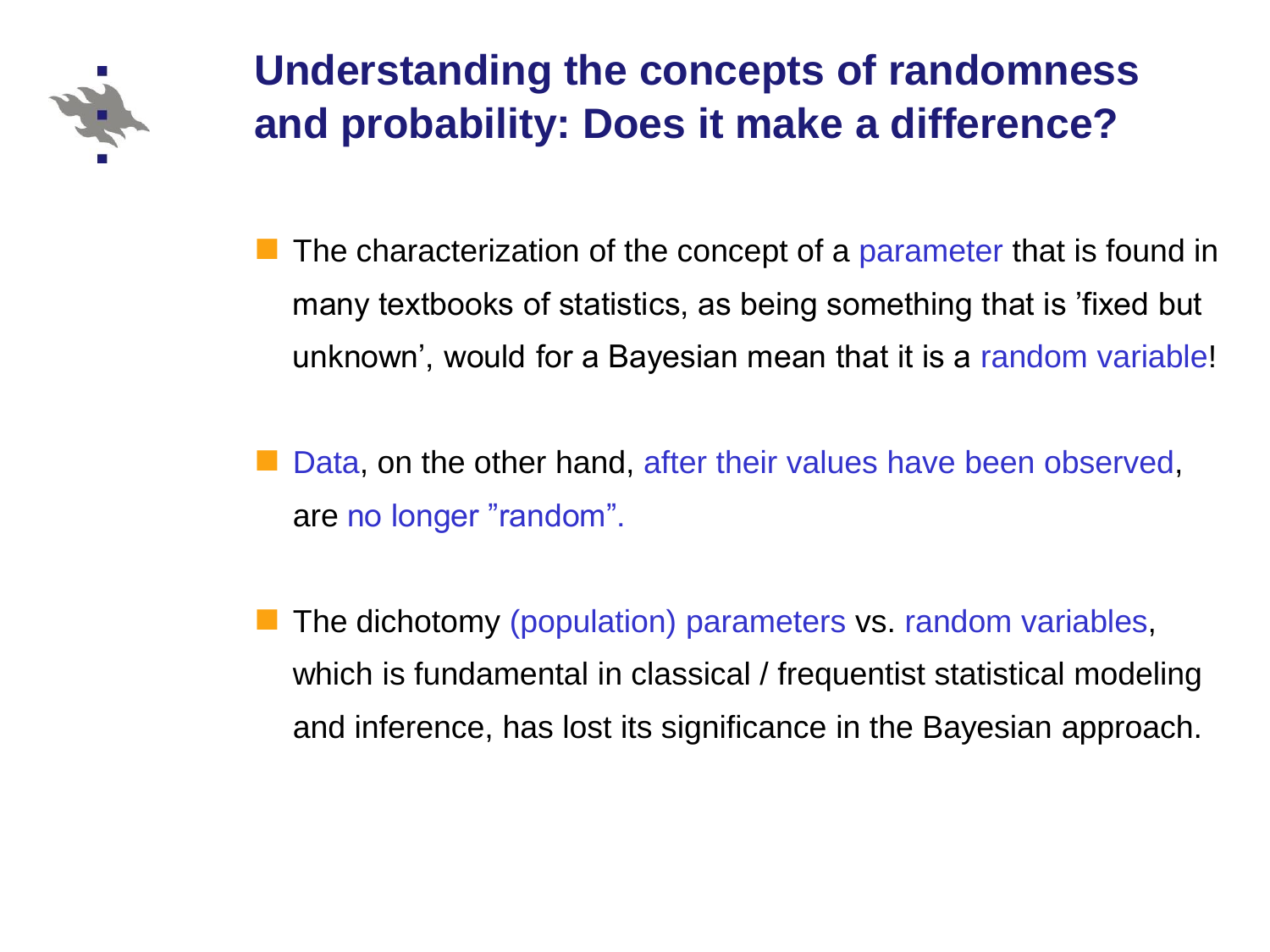

- Probability =  $degree of uncertainty$ , expressed as my / your subjective assessment, based on the available information.
- All probabilities are **conditional**. To make this aspect explicit in the notation we could write systematically P( . | *I )*, where *I* is the information on which the assessment is based. Usually, however, the role of *I* is left implicit, and *I* is dropped from the probabilityexpressions. (Not here …!)
- Note: In probability calculus it is customary to define conditional probabilities as ratios of 'absolute' probabilities, via the formula  $P(B | A) = P(A B)/P(A)$ . Within the Bayesian framework, such 'absolute' probabilites do not exist.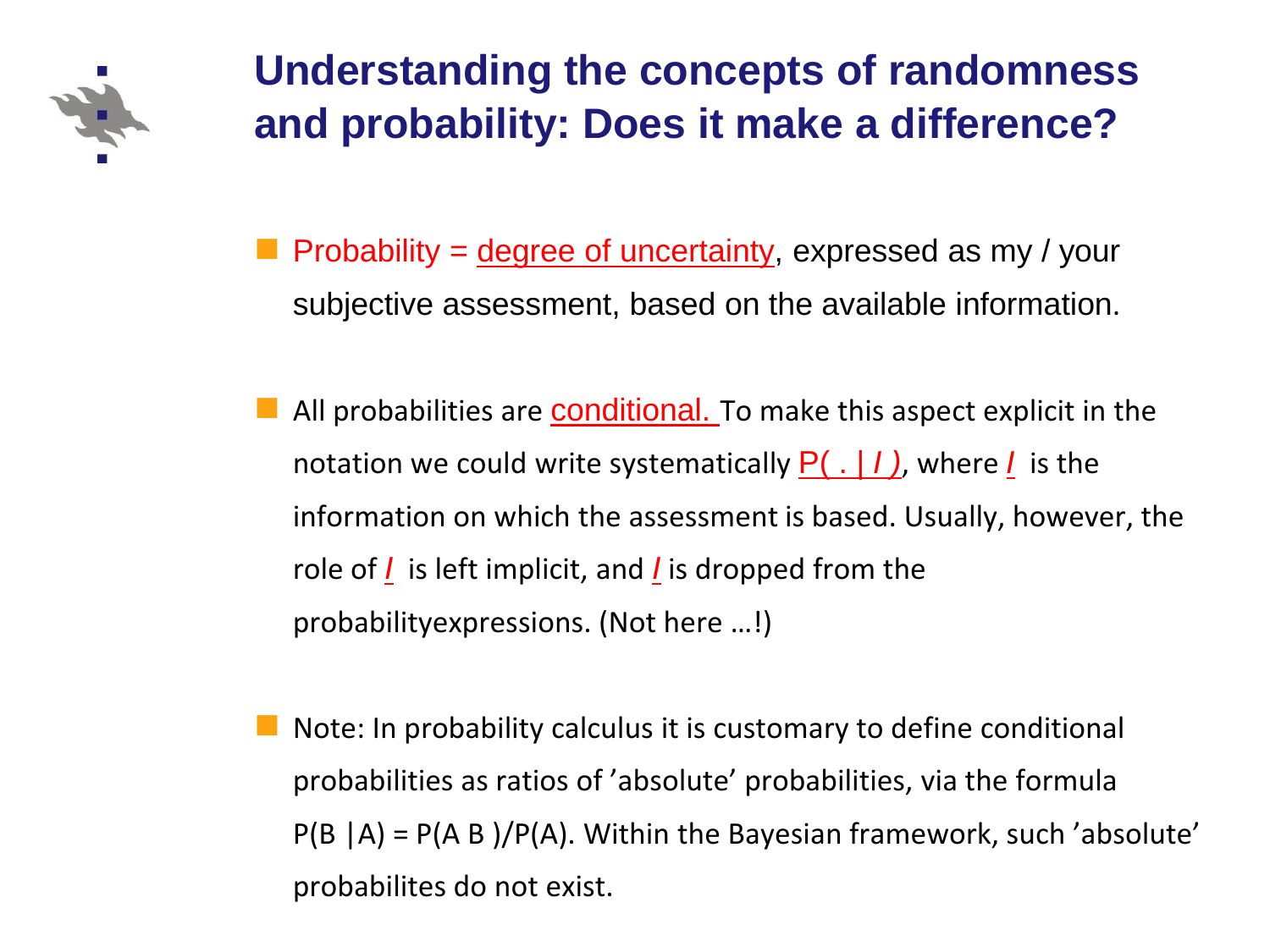

"There are no unknown probabilities in a Bayesian analysis, only unknown - and therefore random quantities *for which you have a probability* based on your background information" (O'Hagan 1995).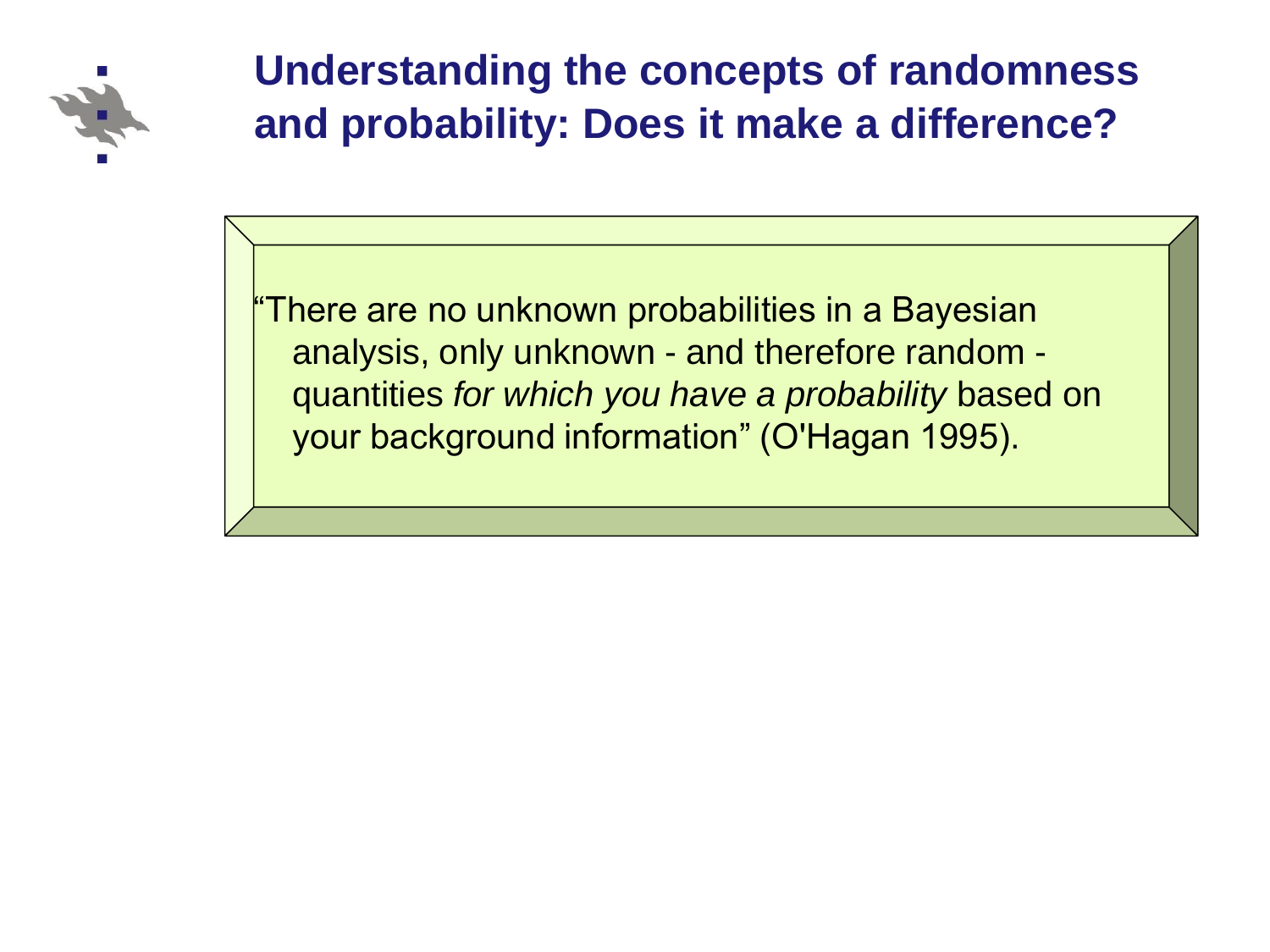

Note here the wording

'probability for …', not 'probability of …'

 This corresponds to an understanding, where probabilities are not quantities which have an objective existence in the physical world (as would be, for example, the case if they were identified with observable frequencies).

**Probability does not exist !** (Bruno de Finetti, 1906-1985)

**Projection fallacy !** (Edwin T Jaynes, 1922 – 1998)

(Convey the idea that probability is an expression of an observer's view of the world, and as such it has no existence of its own).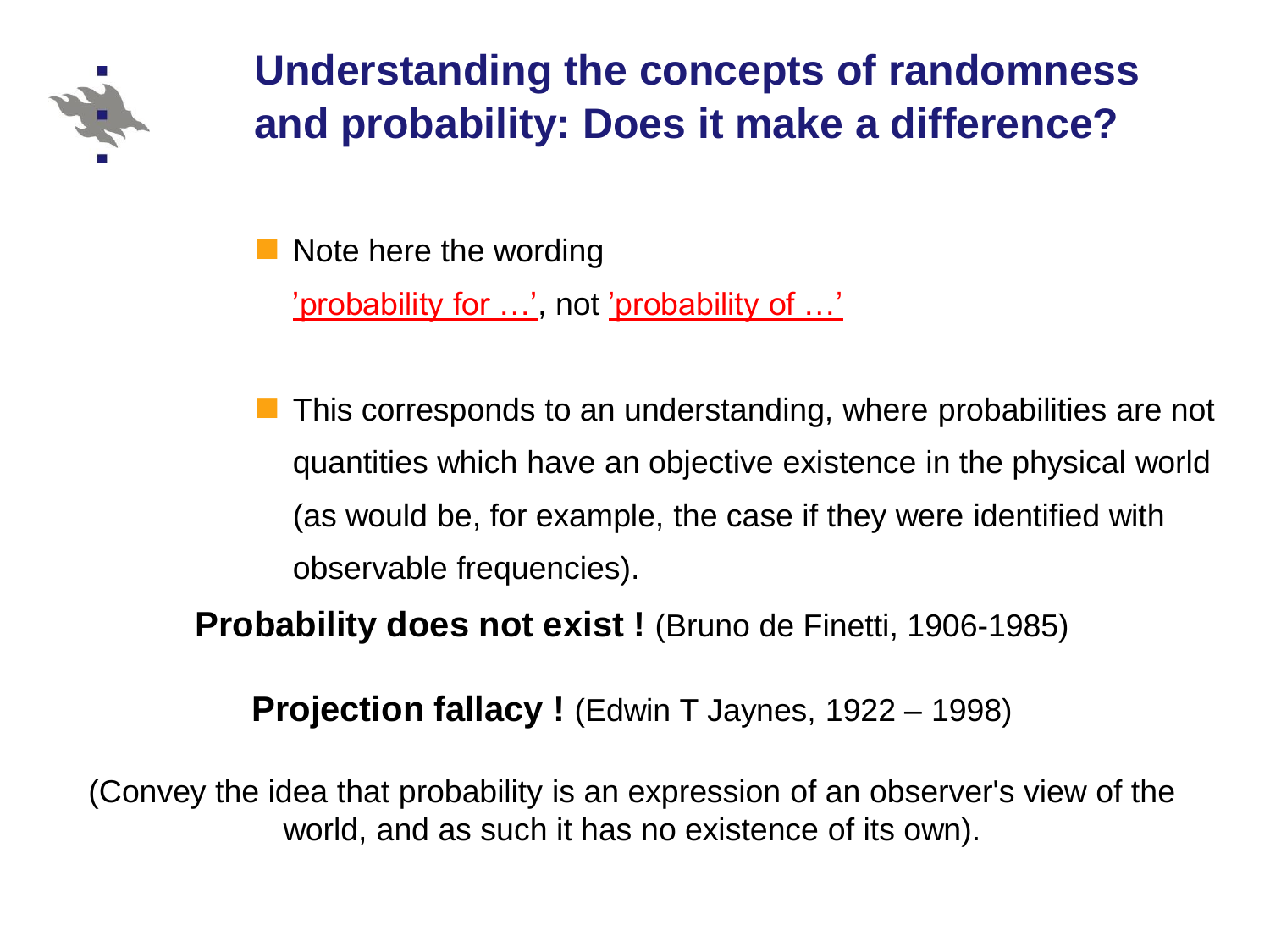

# 



# **Probability is in your head**  $P(\theta |$  your information **I**)

jukka.ranta@evira.fi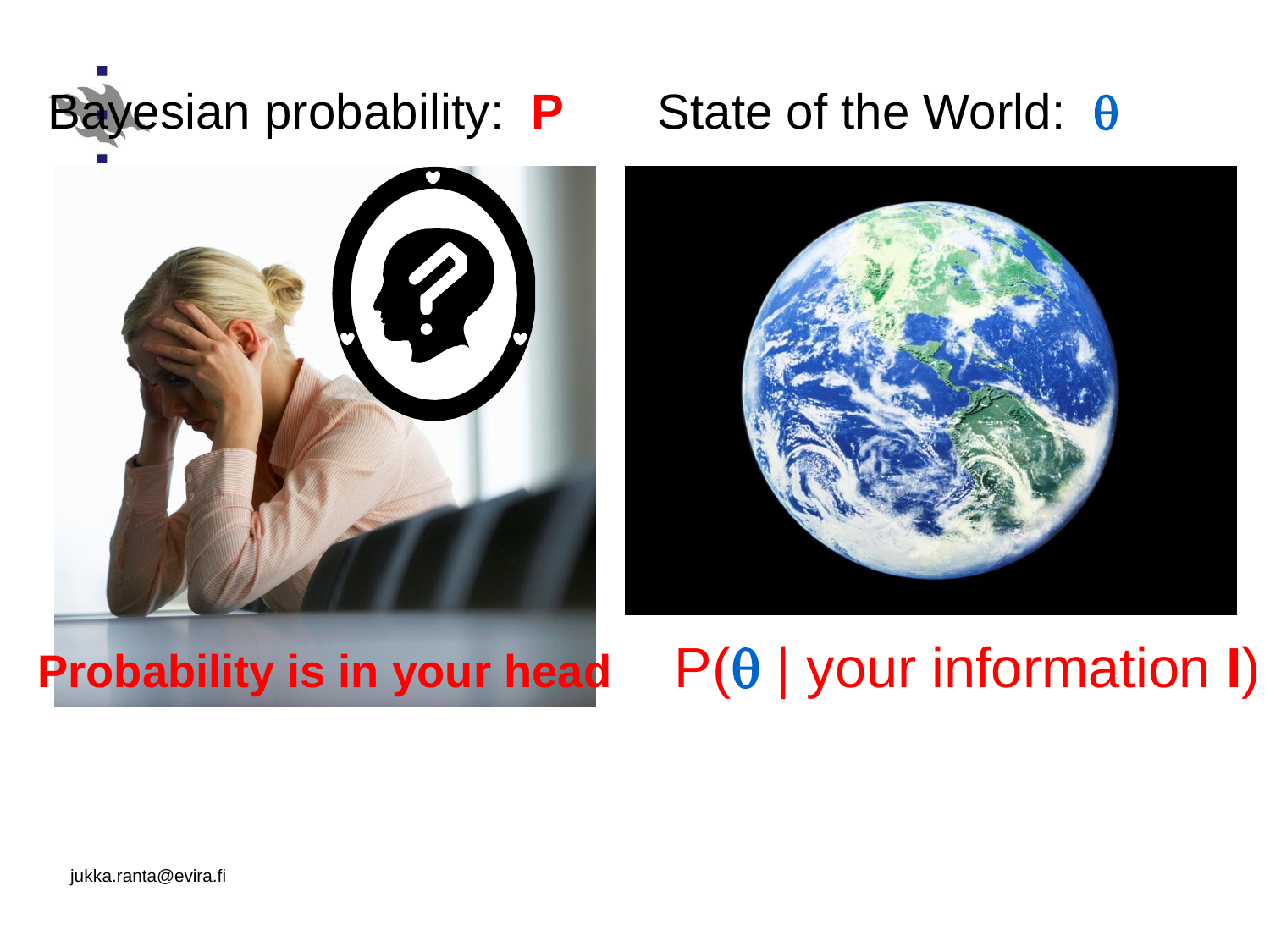

### **Obvious reservation …**

 $\blacksquare$  This view of the concept of probability applies in the macroscopic scale, and does not say anything about the role of probability in describing quantum phenomena.

■ Still OK for me, and perhaps for you as well ...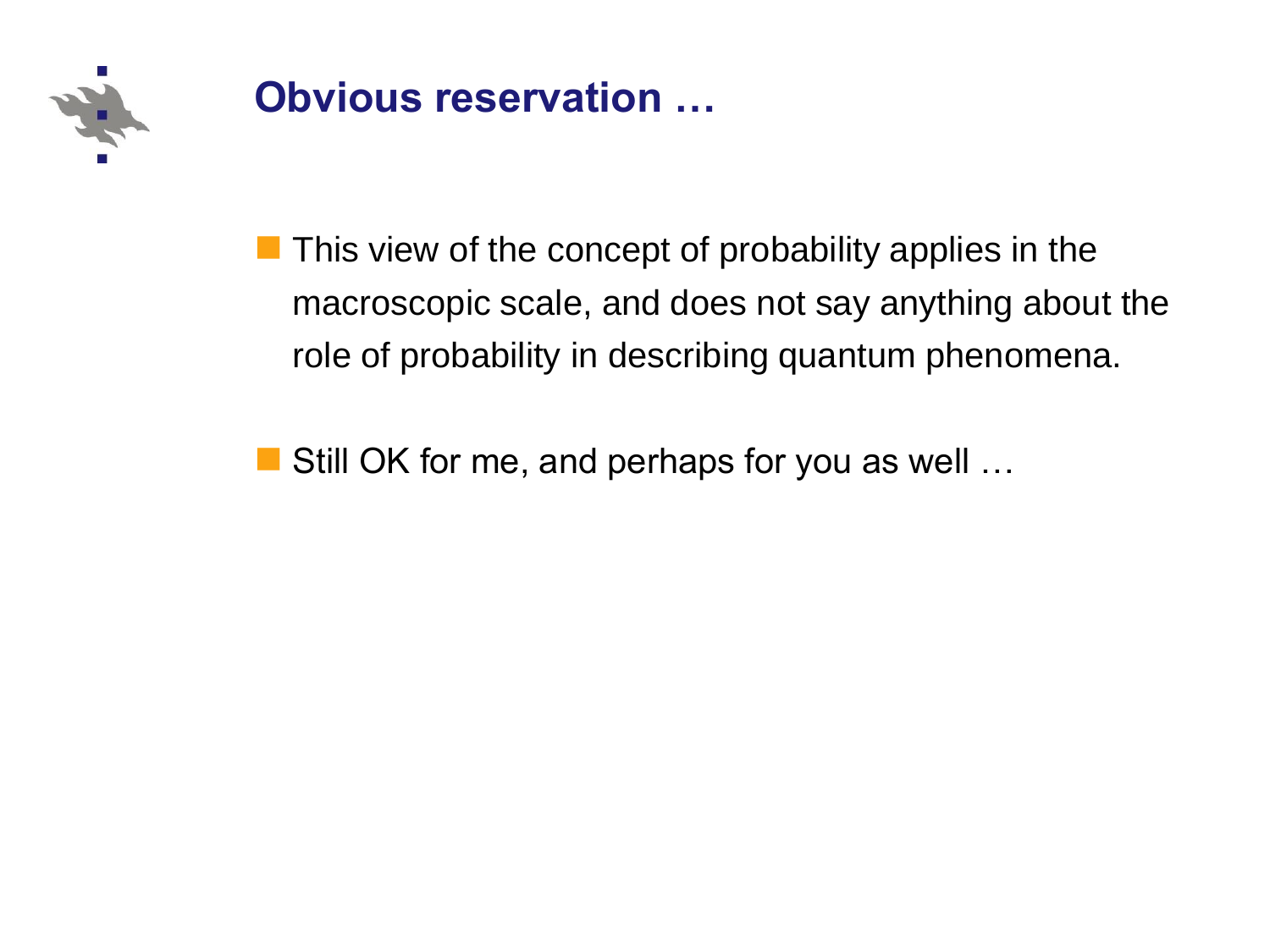

- Understanding the meaning of the concept of probability, in the above sense, is crucial for Bayesian statistics.
- **This is because: All Bayesian statistics involves in practice is** actually evaluating such probabilities!
- 'Ordinary' probability calculus (based on Kolmogorov's axioms) applies without change, apart from that the usual definition of conditional probability  $P(A | B) = P(A | B) / P(B)$  becomes 'the chain multiplication rule'

P( A B | *I ) =* P( A | *I )* P( B | A, *I ) =* P( B | *I )* P( A | B, *I ).*

 Expressed in terms of probability densites, this becomes *p*( x, y| *I ) = p*( x | *I ) p*( y | x, *I ) = p*( y | *I ) p*( x | y, *I ).*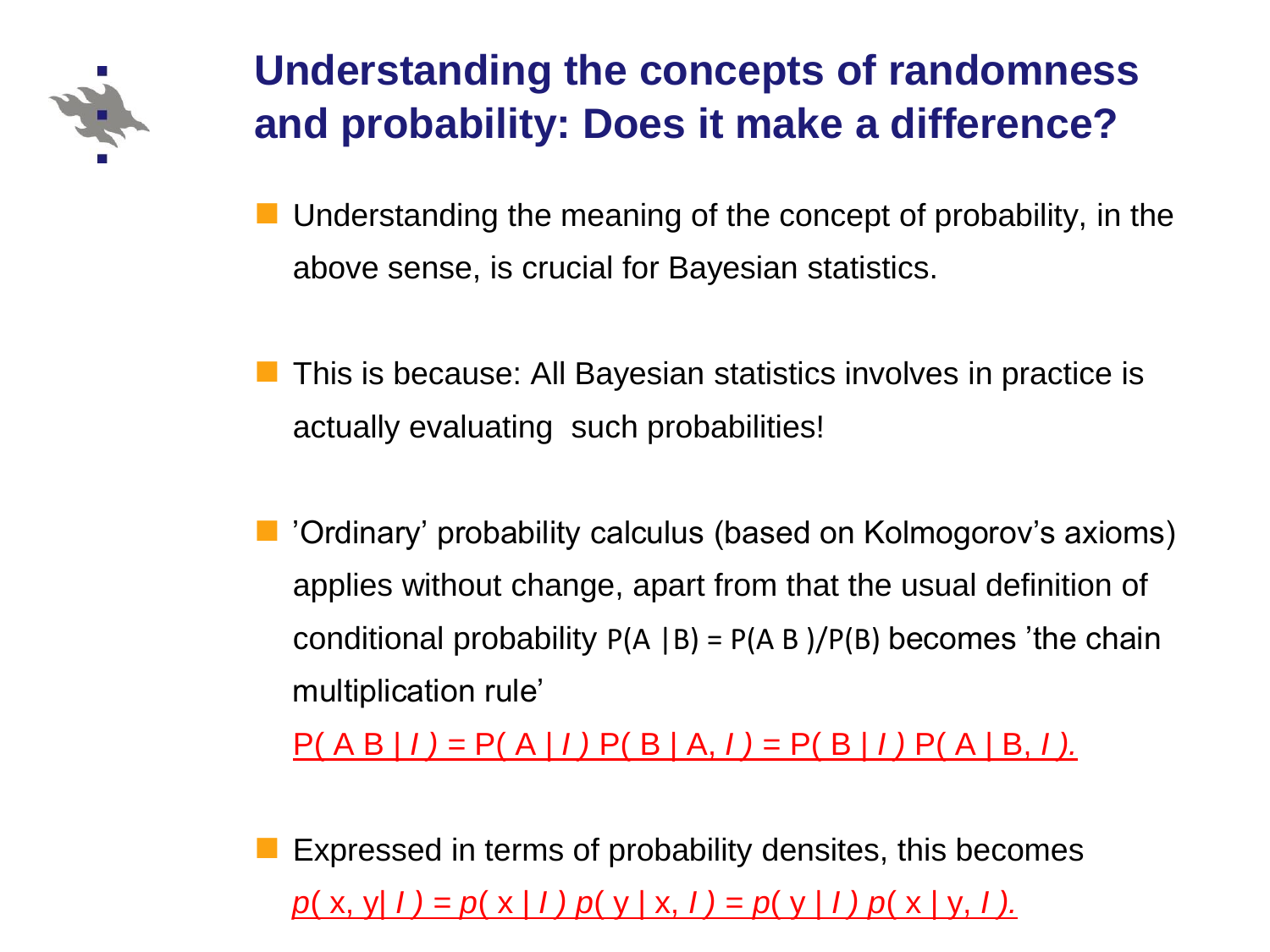

It is unanimously agreed that statistics depends somehow on probability. But, as to what probability is and how it is connected with statistics, there has seldom been such complete disagreement and breakdown of communication since the Tower of Babel. J Savage 1972).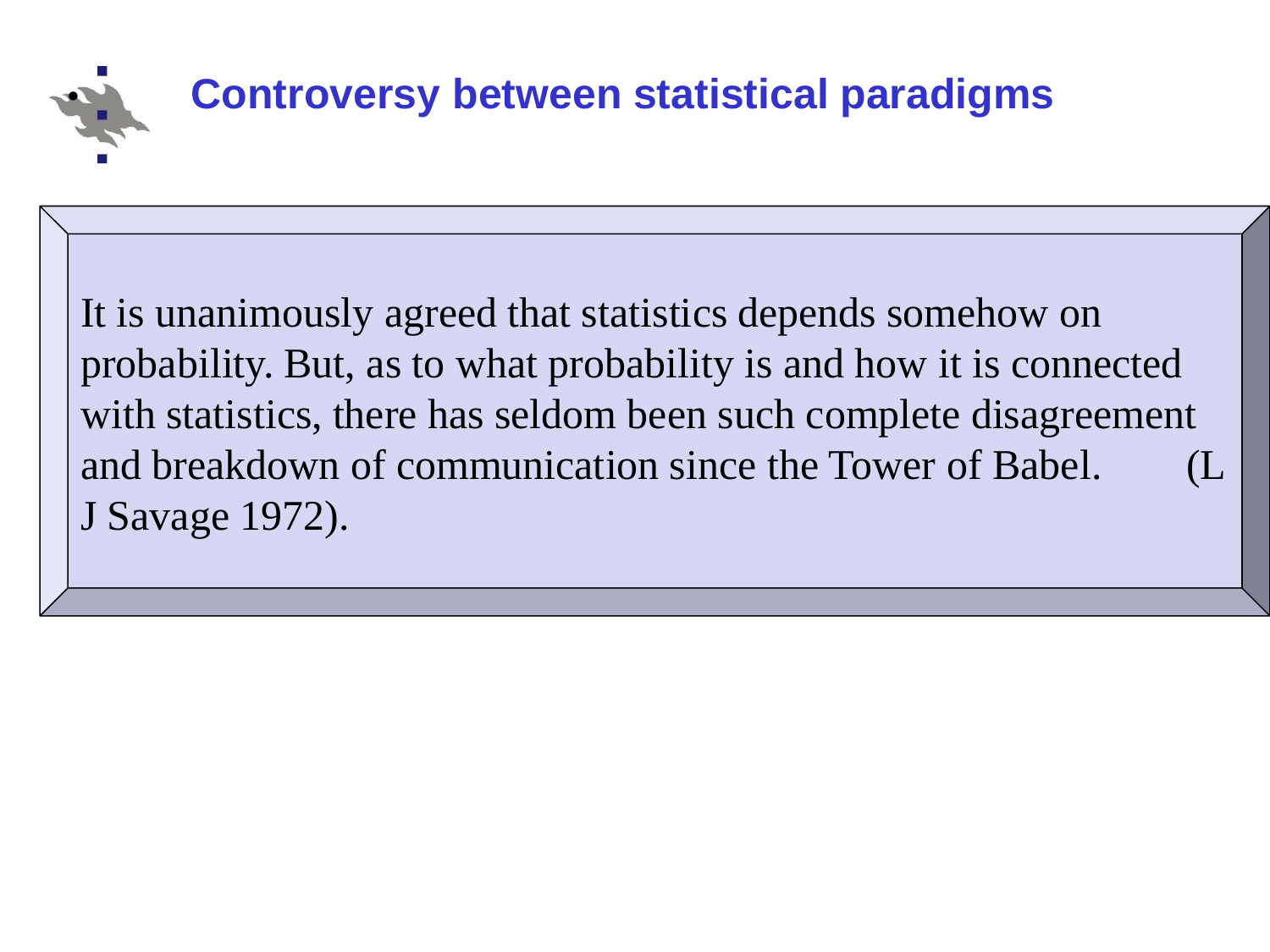

# **Simple example: Balls in a box**

■ Suppose there are *N* 'similar' balls (of the same size, made of the same material, …) in a box.

 Suppose further that *K* of these balls are white and the remaining *N – K* are yellow.

 Shake the contents of the box thoroughly. Then draw – blindfolded – one ball from the box and check its colour!

**This is the background information** *I***, which is given for an** assessment of the probability for P('the colour is white' |*I* ).

What is your answer?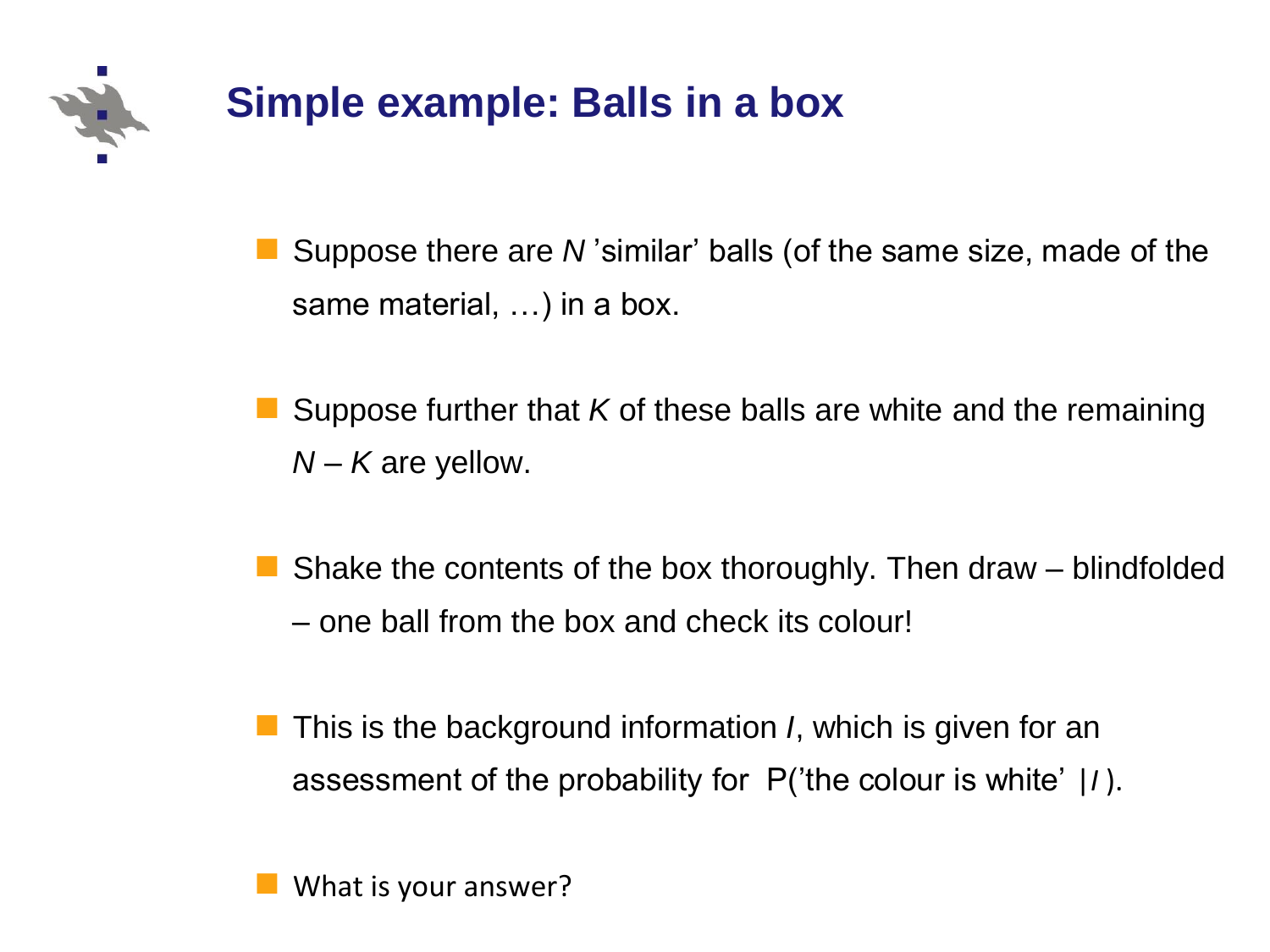

- Each of the *N* balls is as likely to be drawn as any other (exchangeability), and *K* of such draws will lead to the outcome 'white' (additivity). Answer: *K / N*.
- Note that *K* and *N* are here assumed to be known values, provided by *I*, and hence 'non-random'. We can write P('the colour is white'|*I*) = P('the colour is white'|  $K$ ,  $N$ ) =  $K/N$ .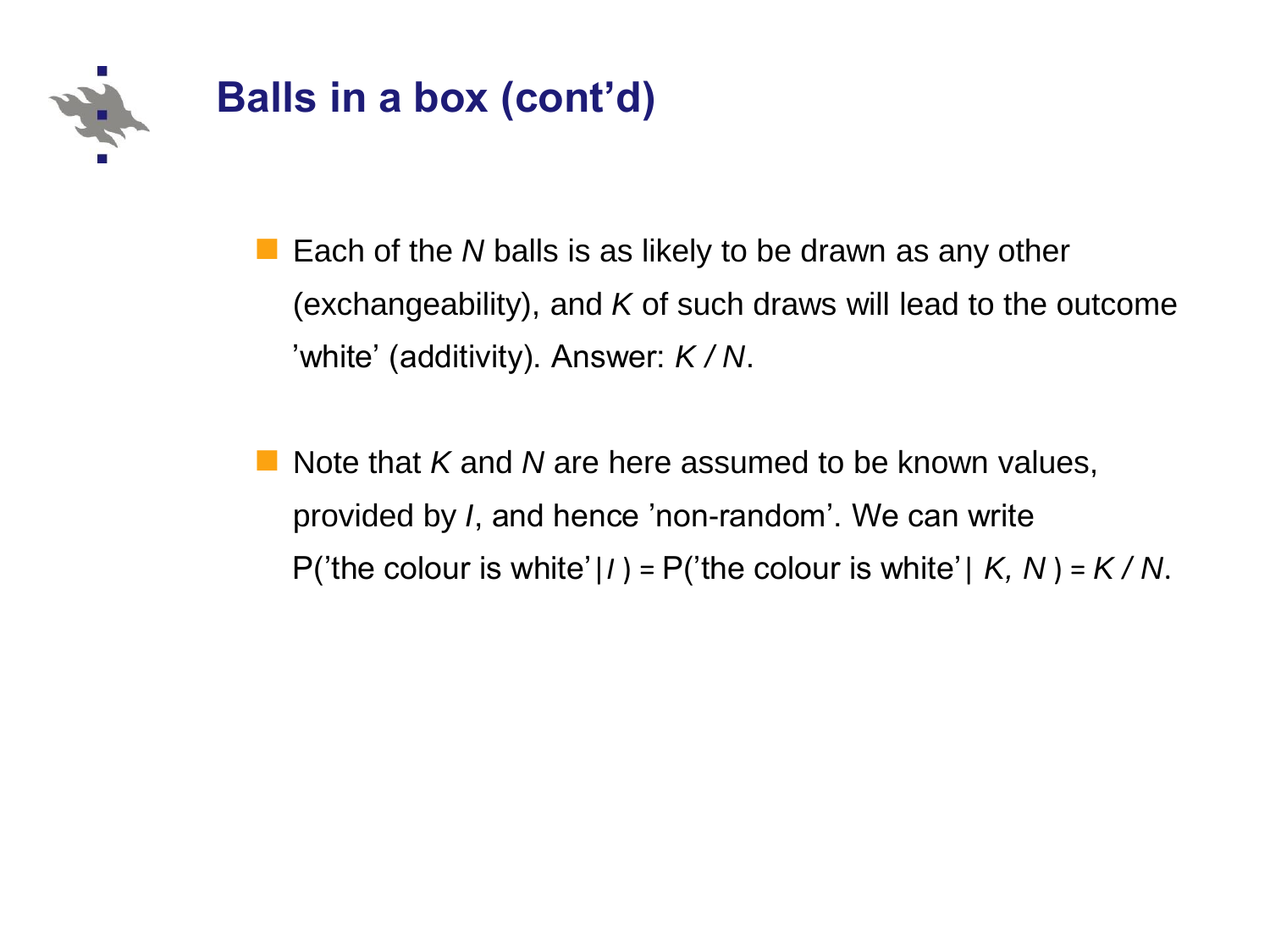

# **Balls in a box (cont'd):**

- Shaking the contents of the box, and being blindfolded, were only used as a guarantee that the person drawing a ball does not have any idea of how the balls in the box are arranged when one is chosen.
- The box itself, and its contents, do not as physical objects have probabilities. If the person drawing a ball were allowed to look into the box and check the colours of the balls, 'randomness' in the experiment would disappear.
- **What is the probability that the Pope is Chinese?" (Stephen** Hawking, in "The Grand Design", 2010)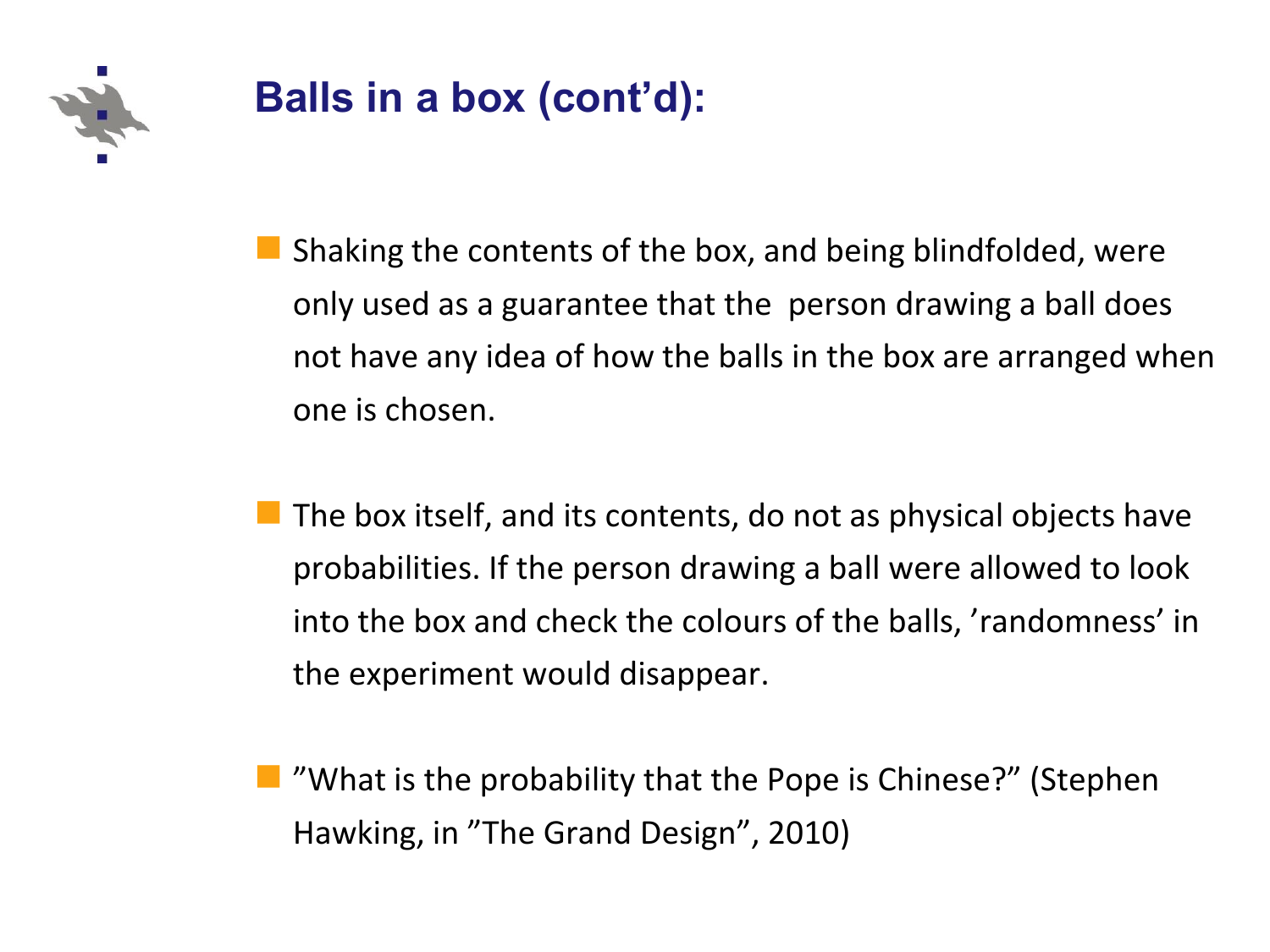

- **Balls in a box (cont'd):** Consider then a sequence of such draws, such that the ball that was drawn is put back into the box, and the contents of the box are shaken thoroughly.
- Because of the thorough mixing, any information about the positions of the previously drawn balls is lost. Memorizing the earlier results does not help beyond what we know already: *N* balls, out of which *K* are white.
- **Hence, denoting by**  $X_i$  **the color of the**  $i^h$  **draw, we get the crucially** important conditional independence property  $P(X_i | X_1, X_2, ..., X_{i-1}, I) = P(X_i | I).$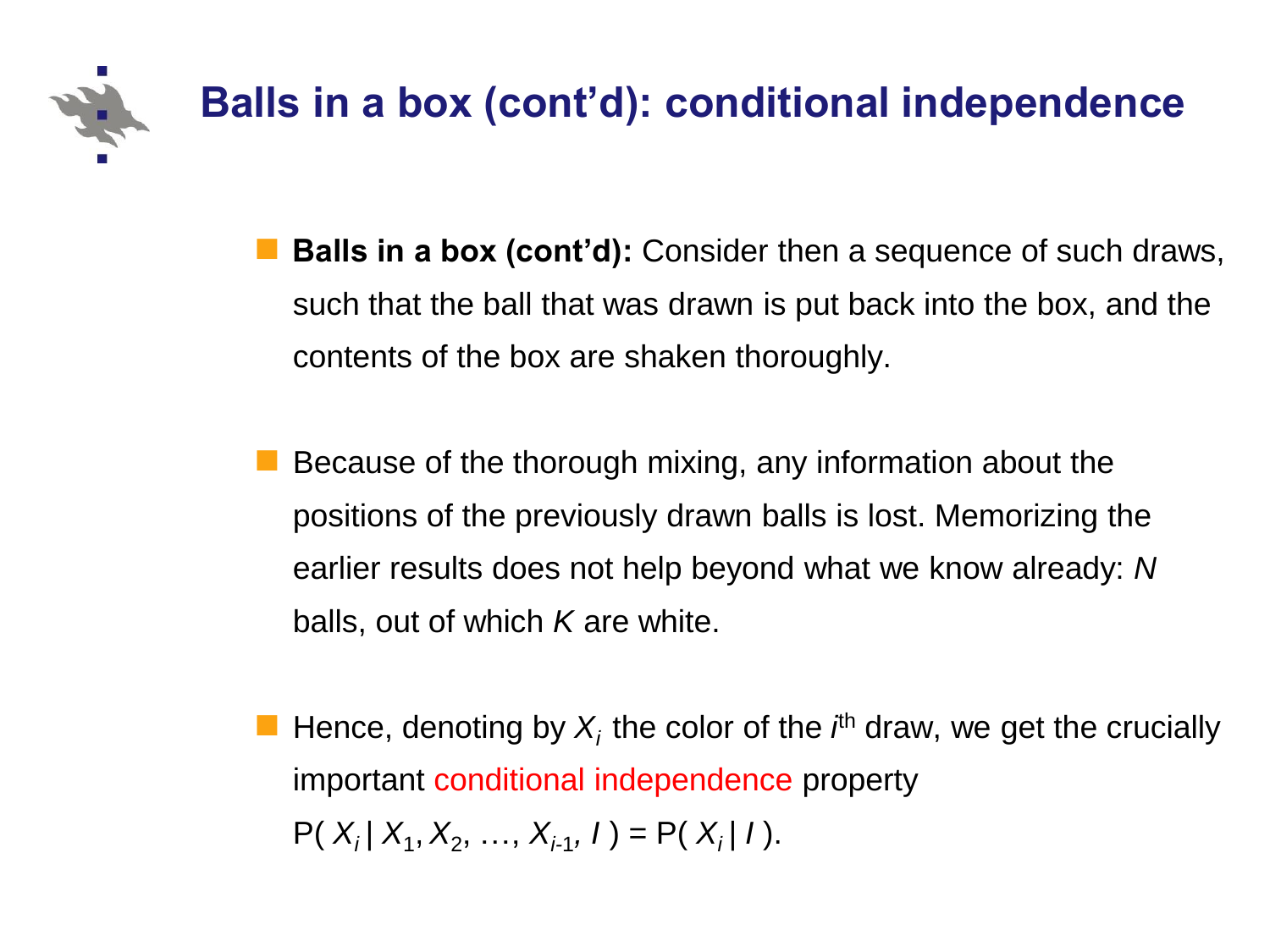

## **Balls in a box (cont'd): conditional independence**

**Balls in a box (cont'd):** Hence, denoting by  $X_i$  the colour of the *j* th draw, we get that for any *i* ≥1,  $P(X_1, X_2, ..., X_i | I)$  $= P(X_1 | I) P(X_2 | X_1, I) ... P(X_i | X_1, X_2, ..., X_{i-1})$ , *I* ) chain rule  $= P(X_1 | I) P(X_2 | I) ... P(X_i | I)$  conditional independence  $= P(X_1 | K, N) P(X_2 | K, N) ... P(X_i | K, N)$  $= (K/N)^{\# \{\text{white balls in } i \text{ draws}\}} [1 - (K/N)]^{\# \{\text{yellow balls in } i \text{ draws}\}}$ .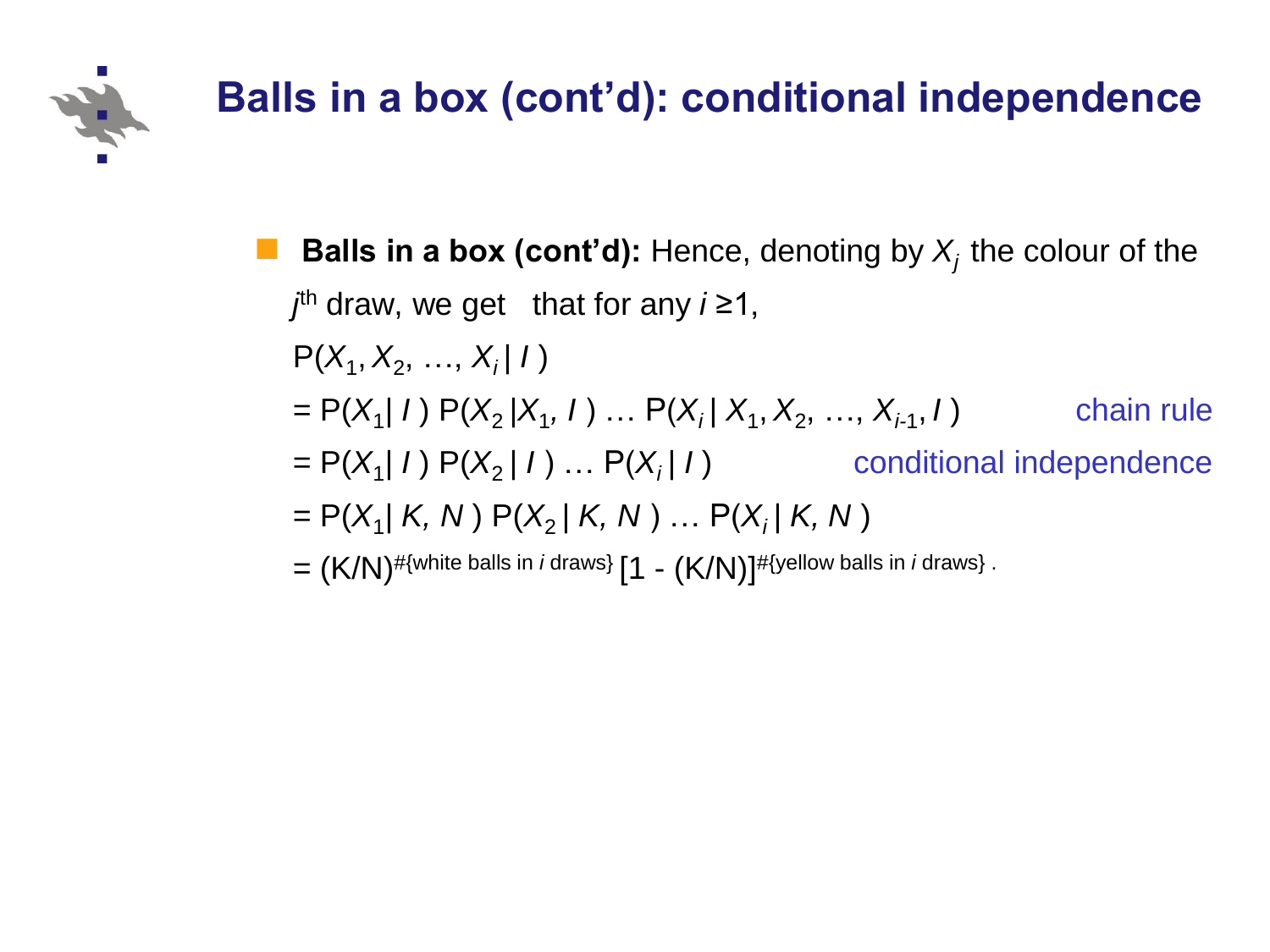

- **Technically, the variables N and K, whose values are here** taken to be contained in the background information *I*, could be called 'parameters' of the distribution of each *Xi .*
- In a situation in which *N* were fixed by *I*, but *K* were not, we could not write the probability  $P(X_1, X_2, ..., X_i | I)$  as the product P(*X*<sup>1</sup> *| I* ) P(*X*<sup>2</sup> *| I* ) … P(*Xi | I* ).
- But this is the basis of learning from data  $\dots$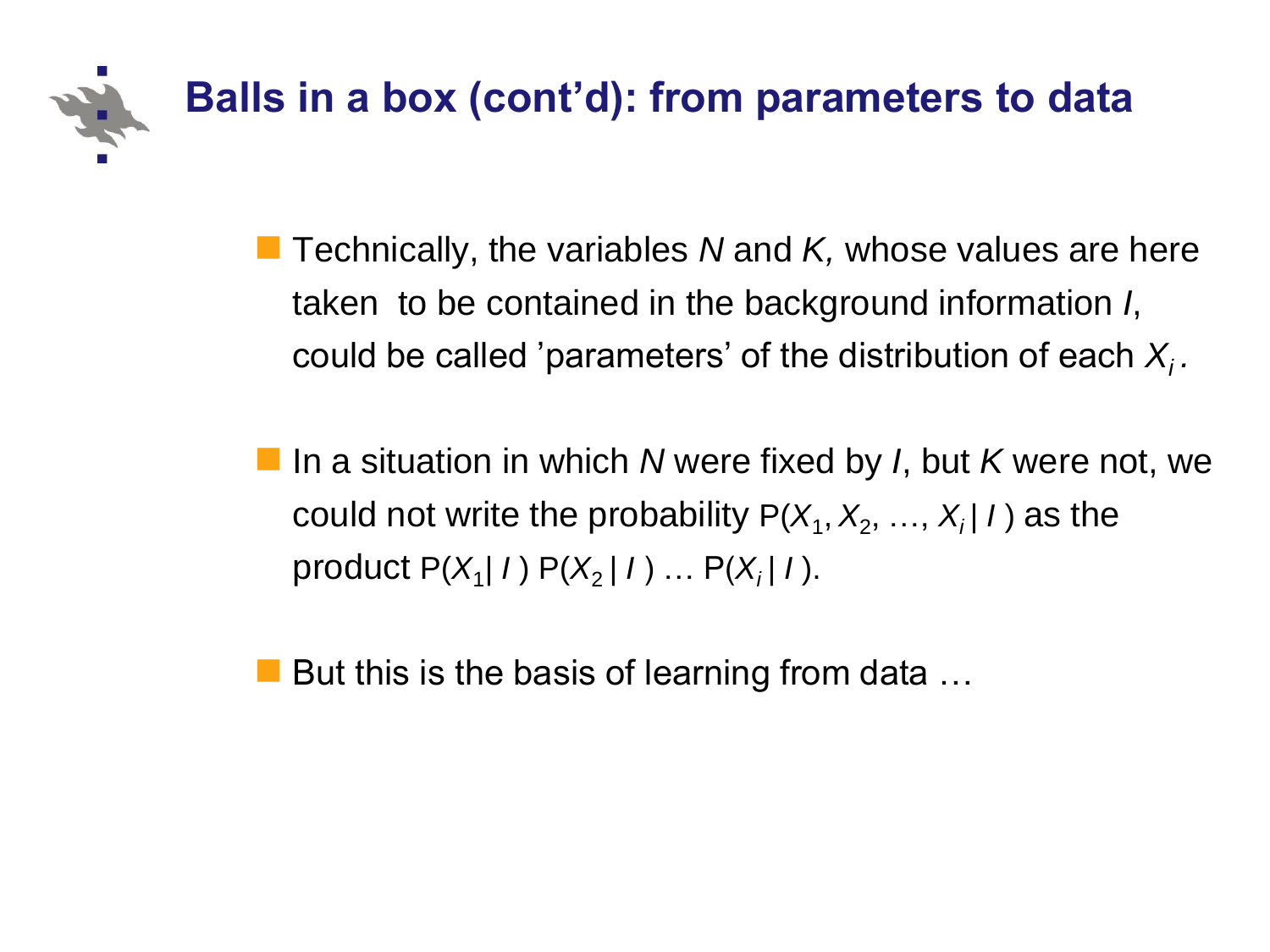

### **Balls in a box (cont'd): number of white balls not known**

 Consider now a situation in which the value of *N* is fixed by *I*, but the value of *K* is not.

 This makes *K,* whose value is 'fixed but unknown', a random variable in a Bayesian problem fromulation. Assigning numerical values to  $P(K = k / l)$ ,  $1 \le k \le N$ , will then correspond to my (or your) uncertainty ('degree of belief') about the correctness of each of the events  ${K = k}$ .

 According to the 'law of total probability' therefore, for any *i ≥*1,  $P(X_i | I) = E(P(X_i | K, I) | I) = \sum_k P(K = k | I) P(X_i | K = k, I).$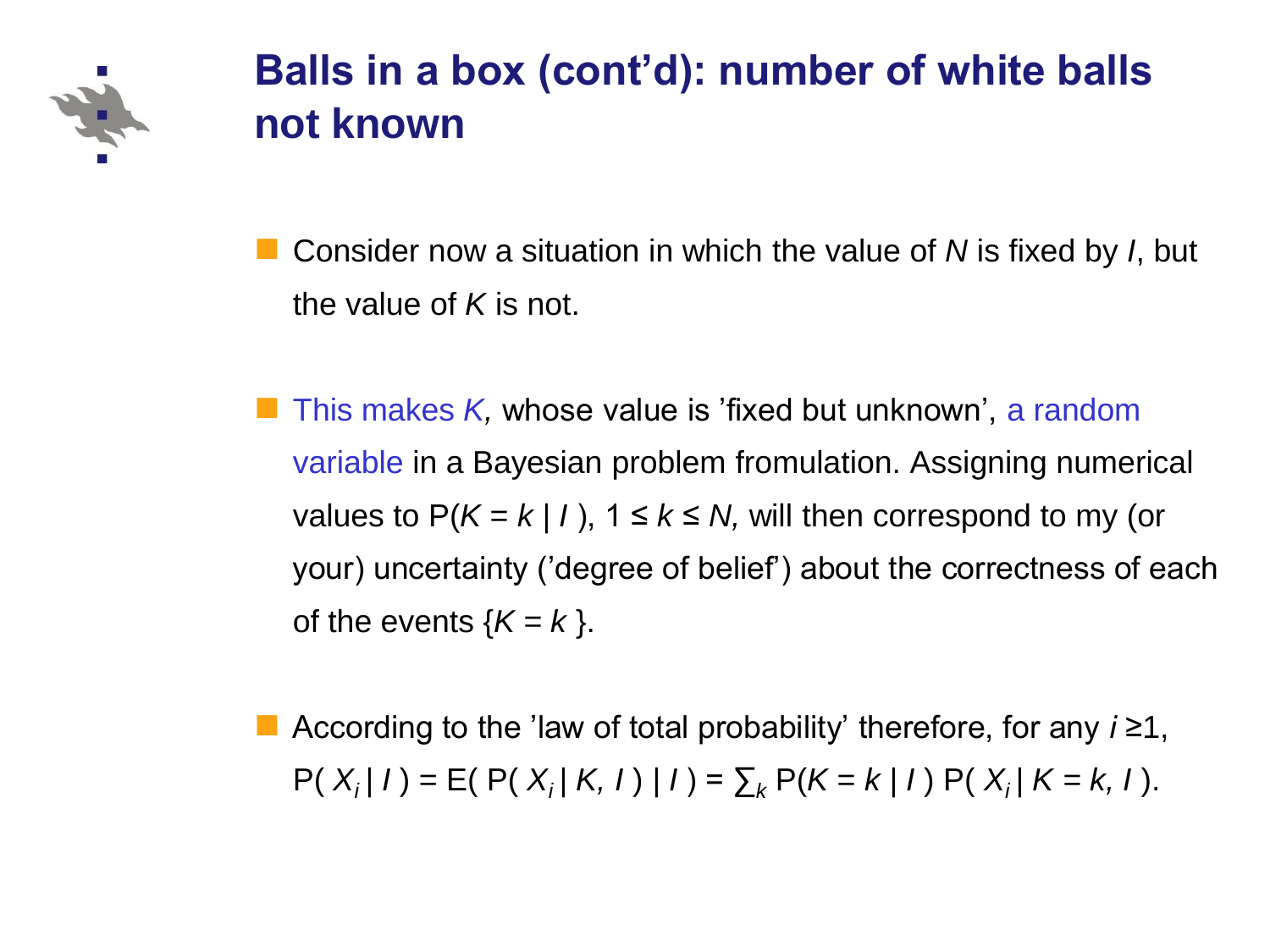

### **Balls in a box (cont'd): distinguishing between physical and logical independence**

But, as observed already before, these probabilities cannot be multiplied to give probability P( $X_1, X_2, ..., X_i | I$ ) !

- This is because the conditional independence property does not hold when only *I* is given as the condition.
- The consecutive draws from the box are still to a good approximation – physically independent of each other, but not logically independent. The outcome of any  $\{X_1, X_2, ..., X_{j-1}\}$  will contain information on likely values of *K,* and will thereby – if observed - influence what values should be assigned to the probabilities for  $\{X_i$  is 'white'} and  $\{X_i$  is 'yellow'}.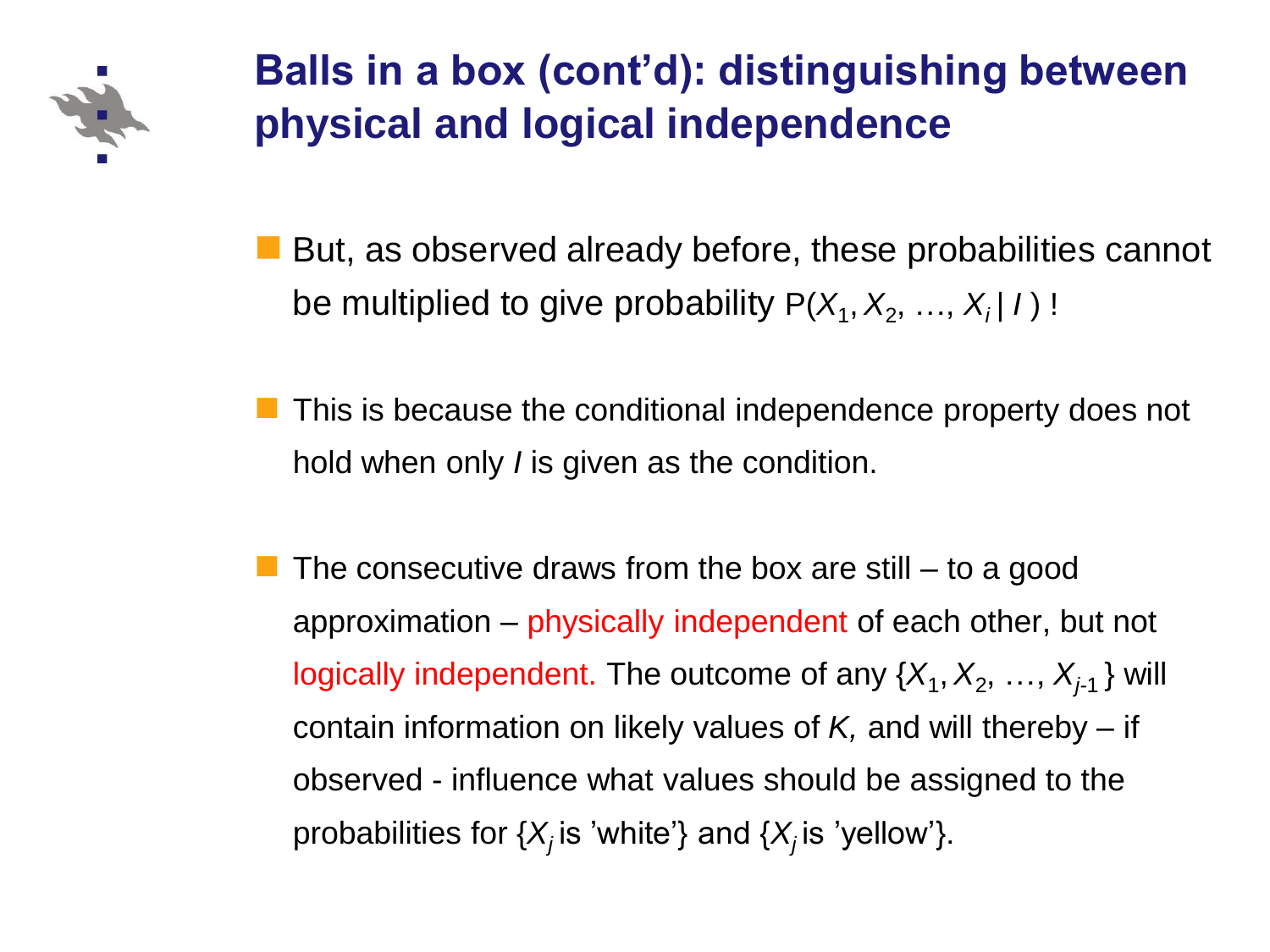# **Balls in a box (cont'd): considering joint distribution**

Instead, we get the following

 $P(X_1, X_2, ..., X_i | I)$  $=$  E( P( $X_1, X_2, ..., X_i | K, I | I$ )  $=\sum_{k} P(K = k | I) P(X_1, X_2, ..., X_i | K = k, I)$  $=\sum_{k} \mathsf{P}(K\!=\!k\mid\! I) \; \{(k\!/\!N)^{\# \{\text{white balls in } i \text{ draws}\}}[1-(k\!/\!N)]^{\# \{\text{yellow balls in } i \text{ draws}\}},$ where we have used, inside the sum, the previously derived result for  $P(X_1, X_2, ..., X_i | K, I)$ , i.e., corresponding to the situation in which the value of *K* is known.

■ Technically, this is 'mixing' according (or taking and expectation with respect ) to the 'prior' probabilities  $\{P(K = k | I): 1 \le k \le N\}$ .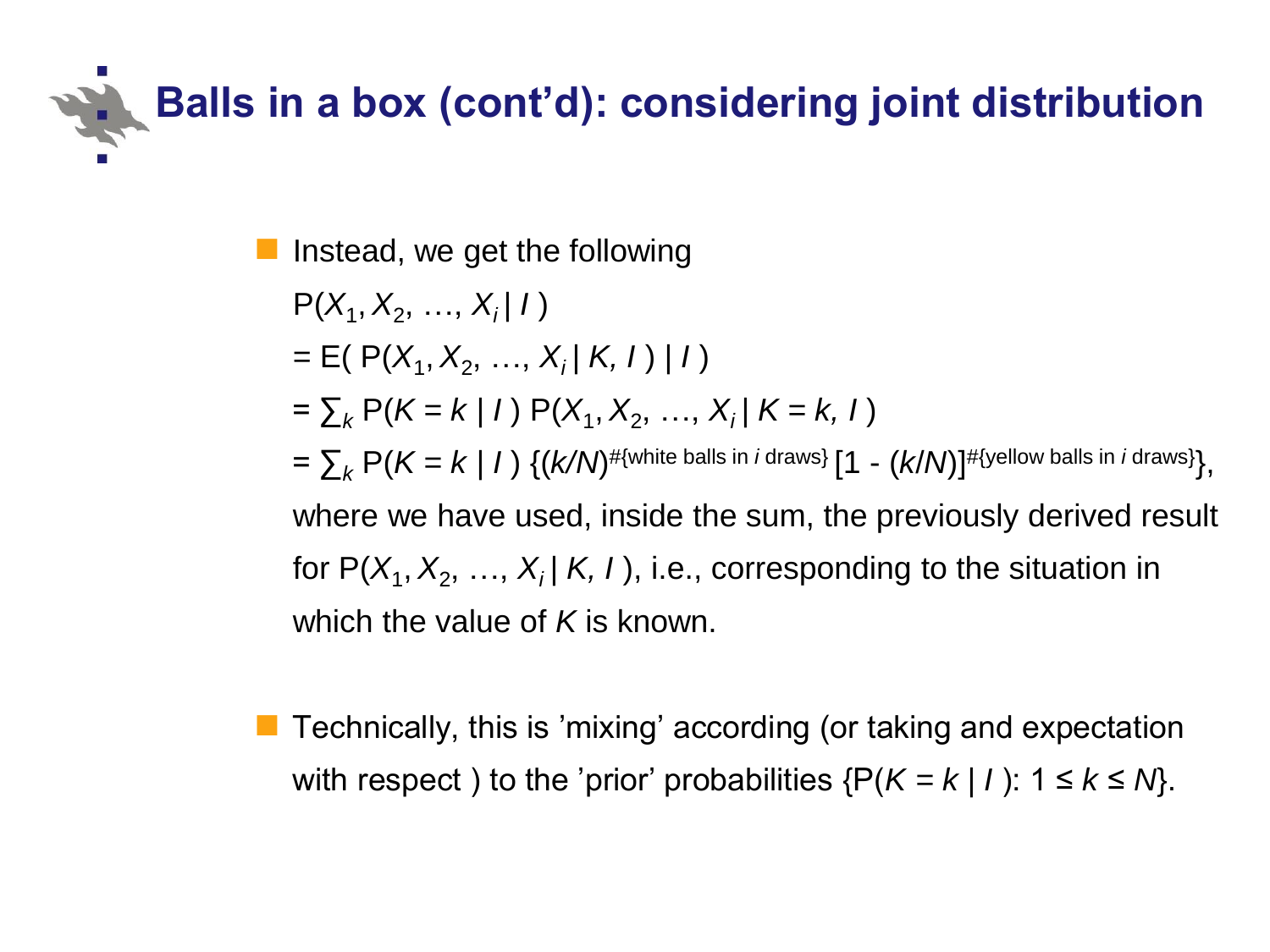

## **Probabilistic inference: from observed data to unknown parameters**

- **New question:** If we can in this way learn, by keeping track on the observed values of  $X_1, X_2, ..., X_i$ ,  $i \geq 1$ , something about the unknown correct value of *K*, is there some systematic way in which this could be done?
- If there is, it can be thought of as providing an example of reversing the direction of the reasoning, from the earlier 'from parameters to observations' (which is what is usually considered in probability calculus), into 'from observations to parameters'.
- This would be Statistics. And yes, there is such a systematic way: Bayes' formula!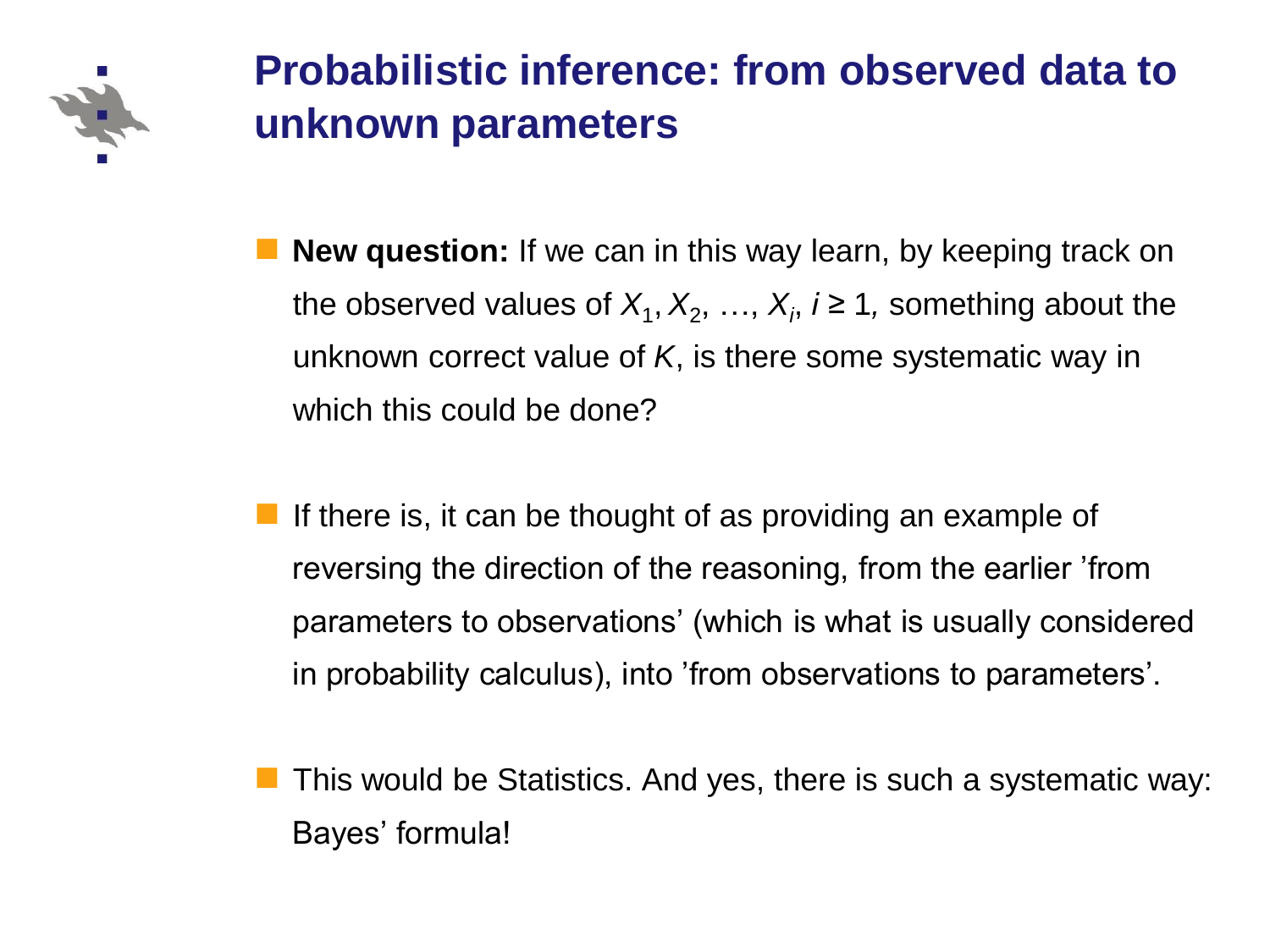

### **Balls in a box (cont'd): from observed data to unknown parameters**

- The task is to evaluate conditional probabilities of events  $\{K = k\}$ , given the observations (data)  $X_1, X_2, ..., X_i$ , i.e. probabilities of the form  $P(K = k | X_1, X_2, ..., X_i, I)$ .
- $\blacksquare$  By applying the chain multiplication rule twice, in both directions, we get the identity

 $P(K = k, X_1, X_2, ..., X_i | I)$  $= P(K = k | I) P(X_1, X_2, ..., X_i | K = k, I)$  chain rule one way  $= P(X_1, X_2, ..., X_i | I) P(K = k | X_1, X_2, ..., X_i, I),$  …and another way so that

$$
P(K = k | X_1, X_2, ..., X_i, I)
$$
  
= P(K = k | I) P(X<sub>1</sub>, X<sub>2</sub>, ..., X<sub>i</sub> | K = k, I) [P(X<sub>1</sub>, X<sub>2</sub>, ..., X<sub>i</sub> | I)]<sup>-1</sup>.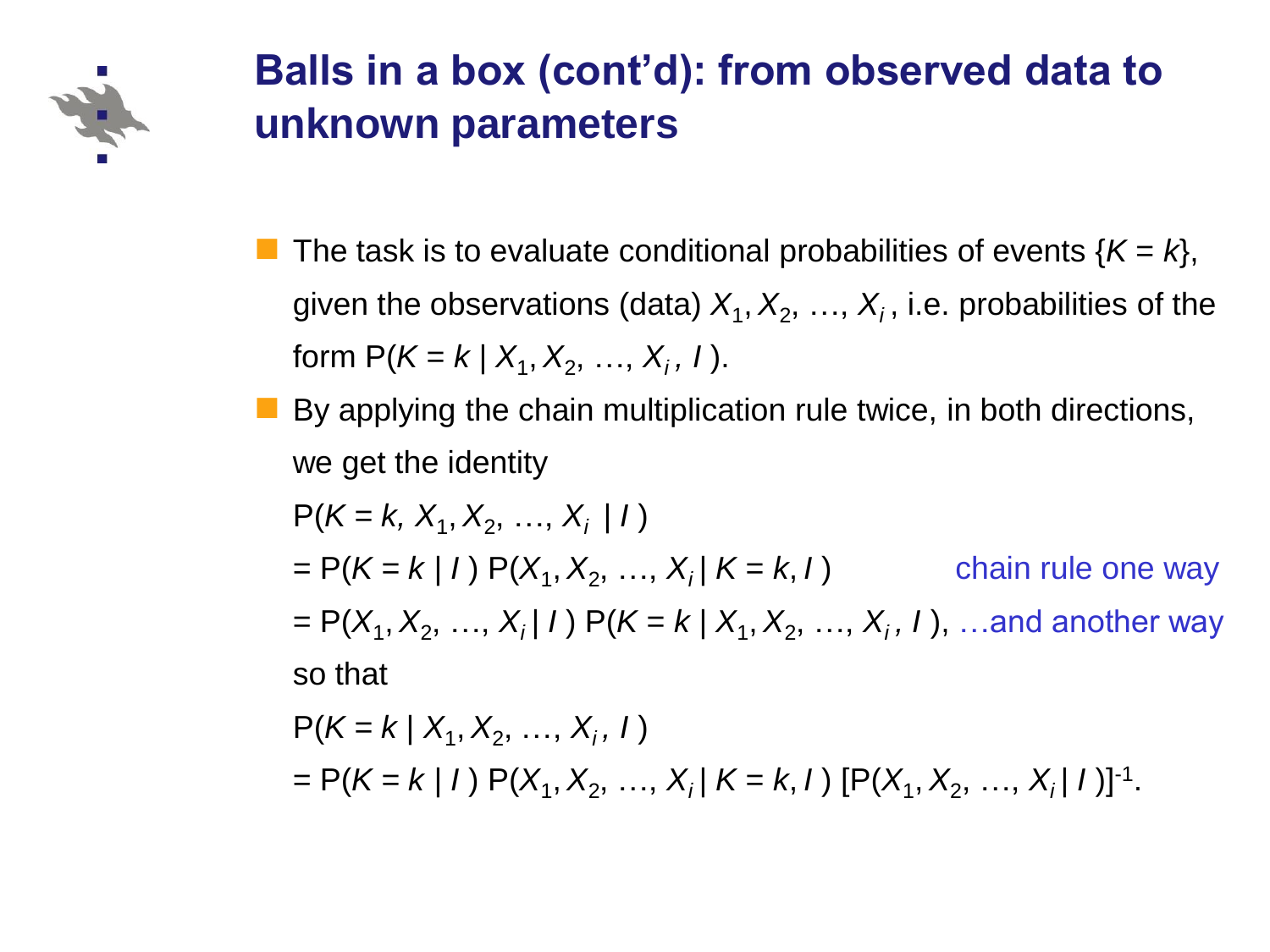

# **Balls in a box (cont'd): Bayes' formula**

This is **Bayes' formula**.

By writing  $(X_1, X_2, ..., X_i)$  = 'data', it can be stated simply as  $P(K = k / data, I)$  $= P(K = k / I) P(data / K = k, I) [P(data / I)]^{-1}$  $\alpha P(K = k / l) P(data / K = k, l),$ 

where 'α' means proportionality in *k.*

 The value of the constant factor P(data *| I* ) in the denominator of Bayes' formula can be obtained 'afterwards' by a simple summation, over the values of *k*, of the terms  $P(K = k / l) P(data / l)$  $K = k$ , *I*) appearing in the numerator.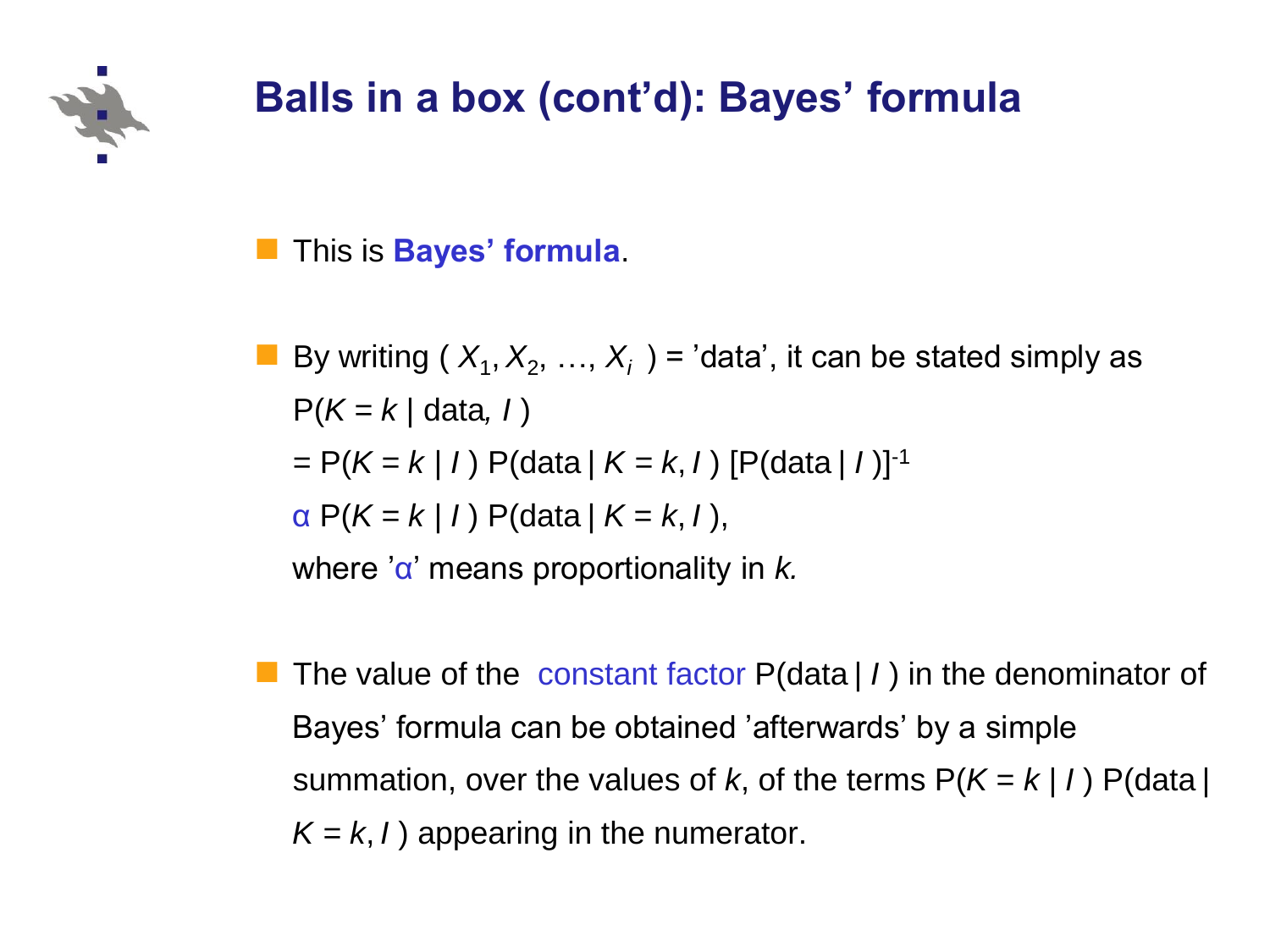

### **Bayes' formula**

Using the terminology

 $P(K = k / l) = 'prior',$ 

 $P(data / K = k, I) = 'likelihood',$ 

 $P(K = k | data, I) = 'posterior',$ 

we can write Bayes' formula simply as

posterior α prior x likelihood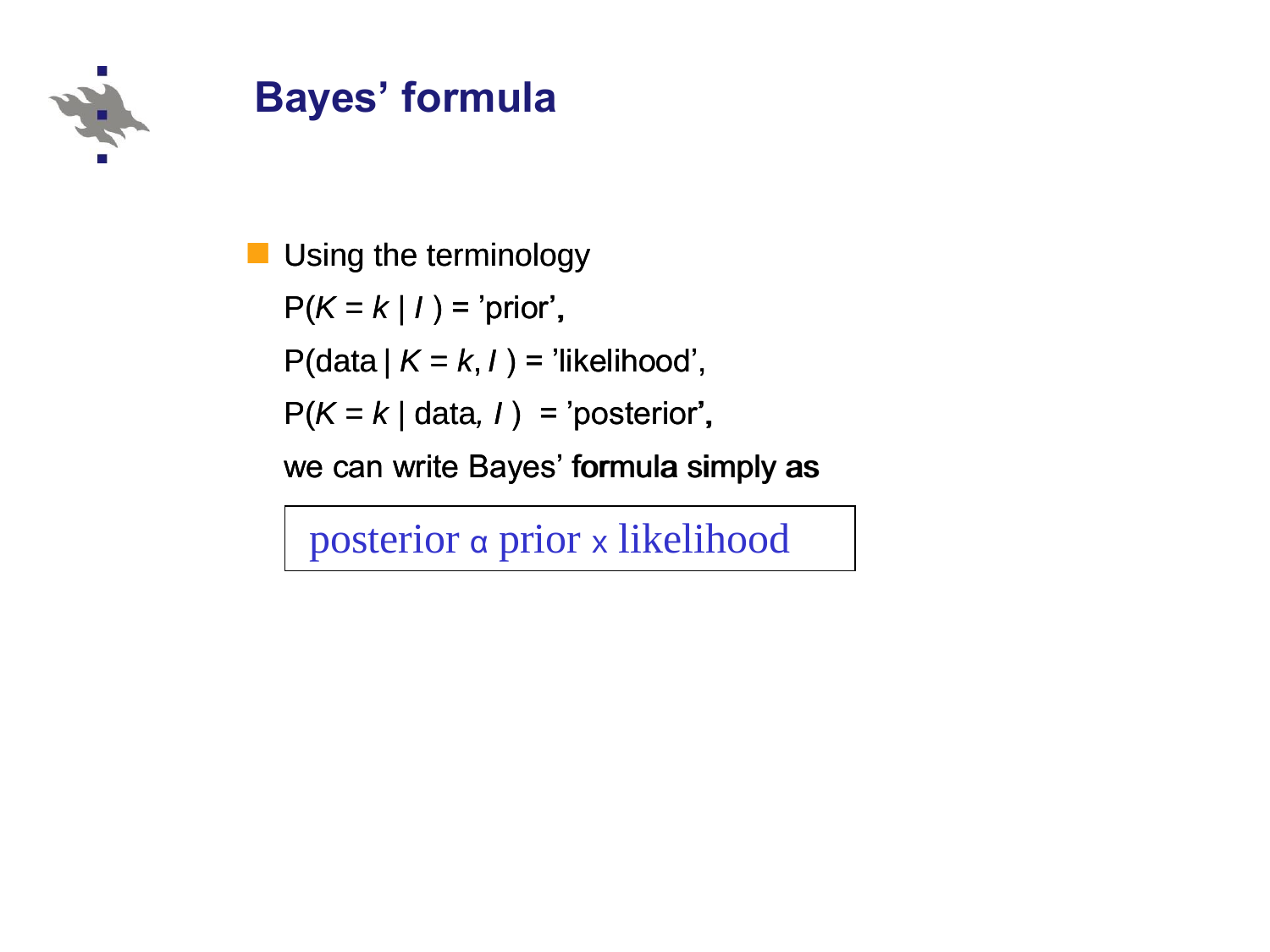



- **Stated in words:** By using the information contained in the data, as provided by the corresponding likelihood, the distribution expressing (prior) uncertainty about the true value of *K* has been updated into a corresponding posterior distribution.
- **Thus Bayesian statistical inference can be viewed as forming a** framework, based on probability calculus, for learning from data.
- This aspect has recived considerable attention in the 'Artificial Intelligence' and 'Machine Learning' communities, and the corresponding recent literature.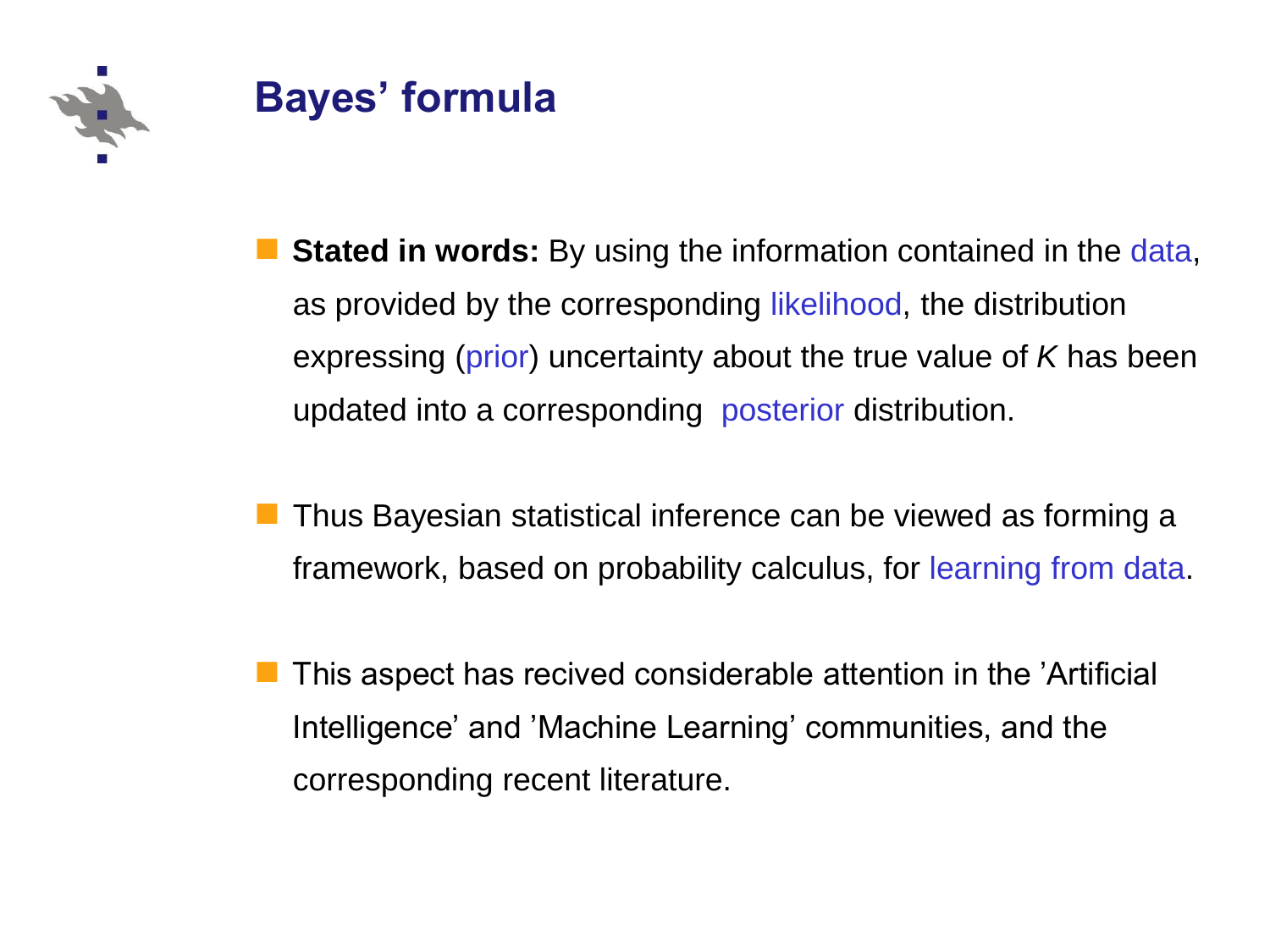

### **Balls in a box (cont'd): Bayesian inference and prediction**

- An interesting aspect in the Bayesian statistical framework is its direct way of leading to probabilistic predictions of future observations.
- Considering the 'Balls in the box' –example, we might be interested in direct evaluation of 'predictive probabilities' of the form  $P(X_{i+1} | X_1, X_2, ..., X_i, I)$ .
- There is a 'closed form solution' for this problem!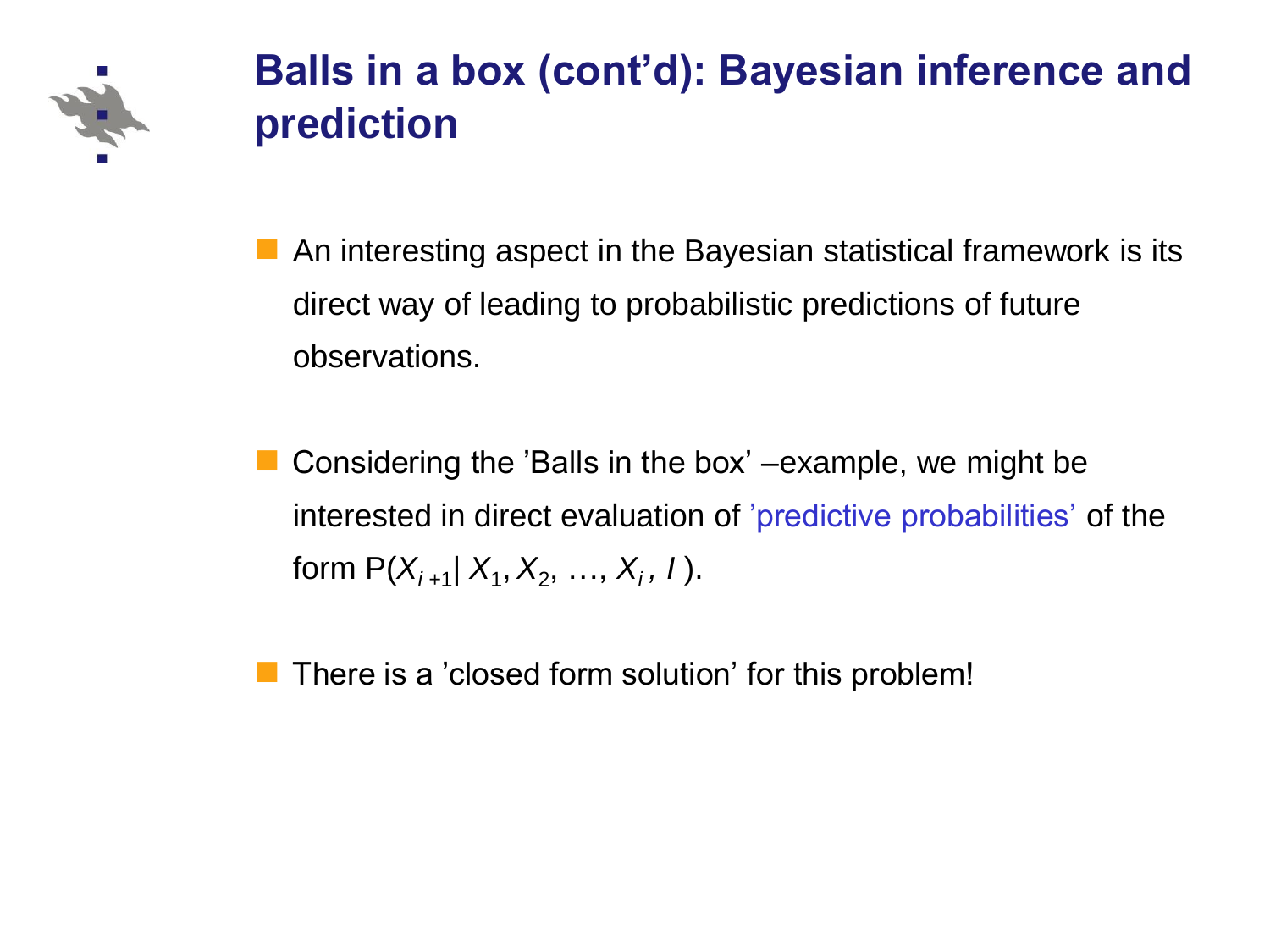

### **Balls in a box (cont'd): Bayesian inference and prediction**

- Writing again ( $X_1, X_2, ..., X_i$ ) = 'data', we get
	- $P(X_{i+1}$  is 'white'/ data, *I*)
	- $= E(P(X_{i+1} \text{ is 'white'}) K, \text{data}, I)$  / data, *I*) by (un)conditioning
	- $= E(P(X_{i+1} \text{ is 'white' } | K, I) | \text{data}, I)$  conditional independence

$$
= (K/N / \text{data}, 1)
$$

- = E(*K |* data, *I* ) */ N* .
- In other words, the evaluation  $P(X_{i+1}$  is 'white'/  $K$ ,  $I$ ) =  $K/N$ , which applies when the value of *K* is known, is replaced in the prediction by (posterior expectation of *K)/N* .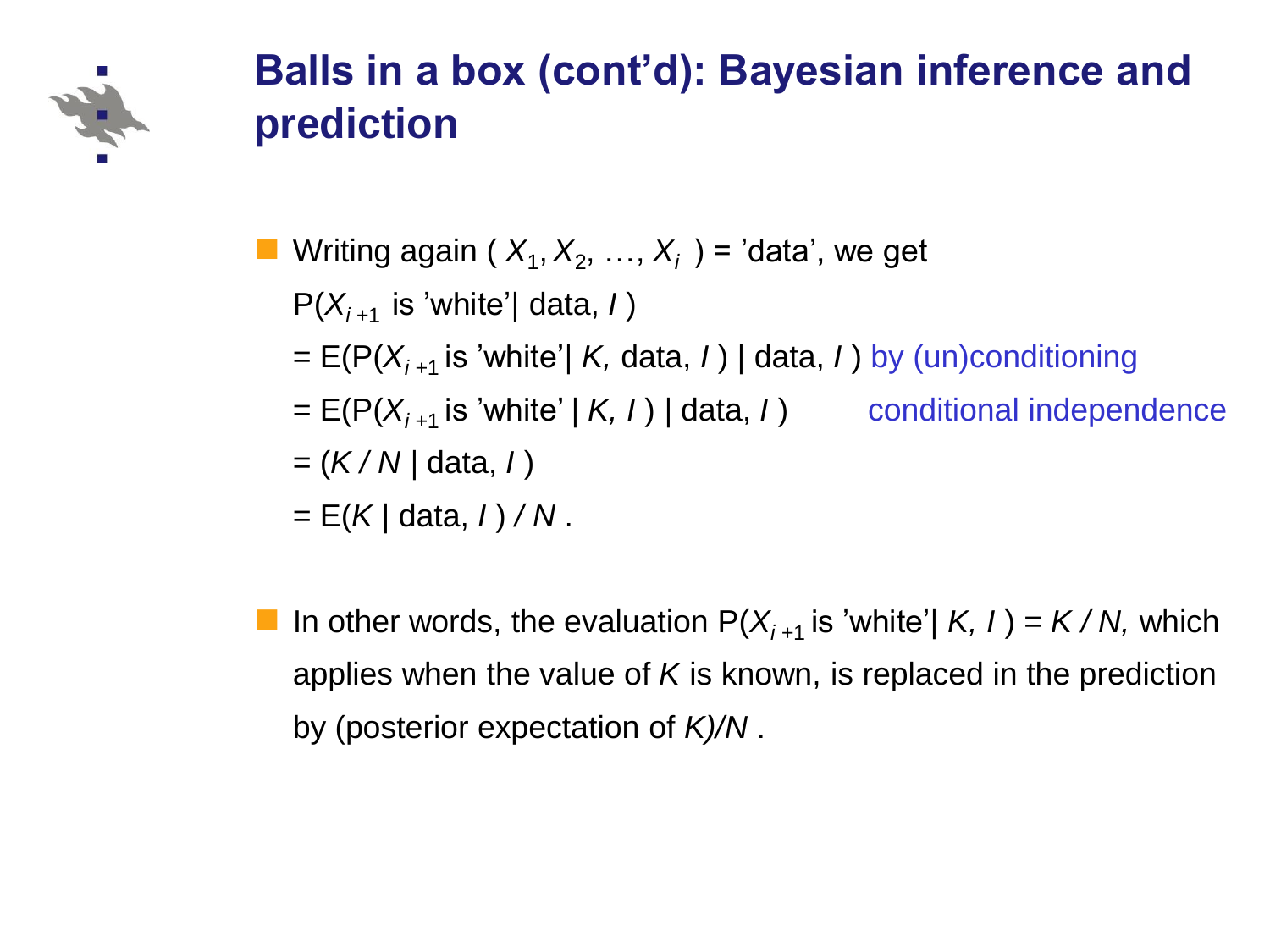

## **Extensions: continuous variables, multivariate distributions …**

- The probabilistic structure of the 'Balls in a box' –example remains valid in important extensions.
- When considering continuous variables, the point-masses appearing of the discrete distributions are changed into probability density functions, and the sums appearing in the formulas will be replaced by corresponding integrals (in the parameter space).
- In the multivariate case (vector parameters) possible redundant parameter coordinates are 'integrated out' from the joint posterior distribution. (Compare this with how nuisance parameters are handled in frequentist inference by maximization, profile likelihood, etc.)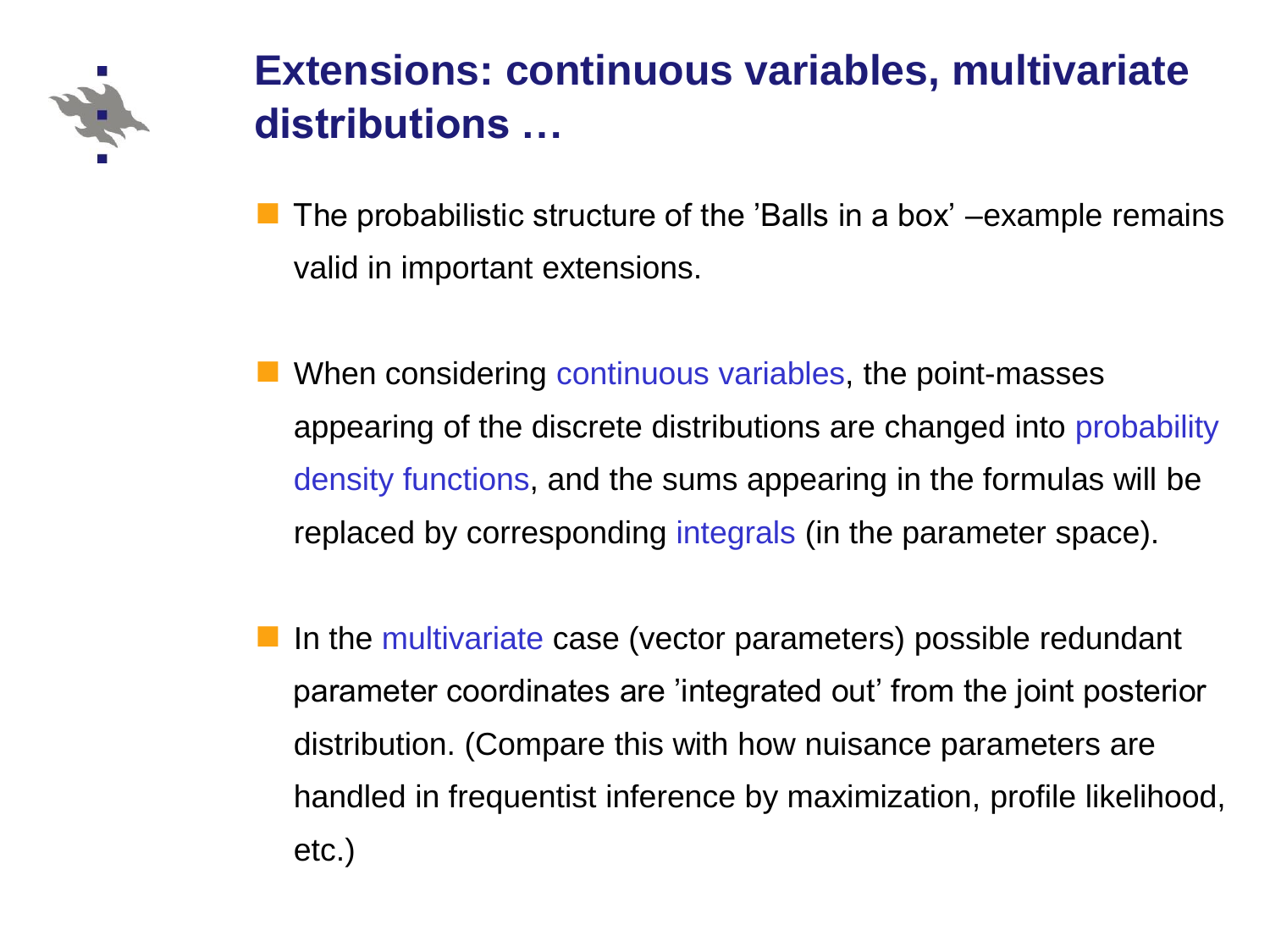

# **Practical implementation**

 Determining the posterior in a closed analytic form is possible in some special cases.

- They are restricted to situations in which the prior and the likelihood belong to so-called conjugate distribution families: the posterior belongs to the same class of distributions as the prior, but with parameter values updated from data.
- In general, numerical methods leading to approximate solutions are needed (e.g. WinBUGS/OpenBUGS for Monte Carlo approximation).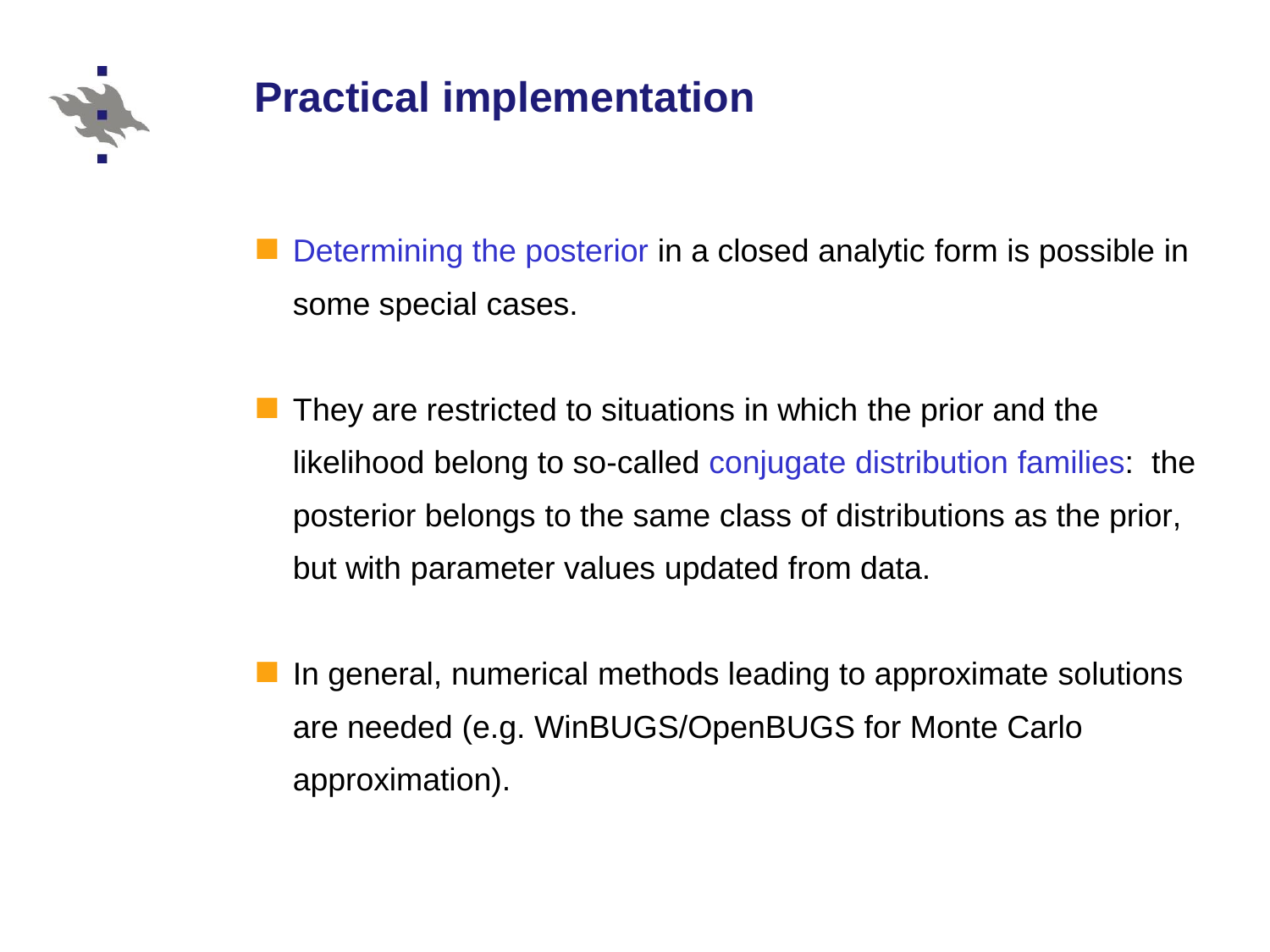574

### STANDARD PROBABILITY DISTRIBUTIONS

| Table A.1                        | Continuous distributions                                                                                                    |                                                                                       |
|----------------------------------|-----------------------------------------------------------------------------------------------------------------------------|---------------------------------------------------------------------------------------|
| Distribution                     | Notation                                                                                                                    | Parameters                                                                            |
| $\operatorname{Uniform}$         | $\theta \sim U(a,b)$<br>$p(\theta) = U(\theta a, b)$                                                                        | boundaries $a, b$<br>with $b > a$                                                     |
| Normal                           | $\theta \sim N(\mu, \sigma^2)$<br>$p(\theta) = \mathcal{N}(\theta   \mu, \sigma^2)$                                         | location $\mu$<br>scale $\sigma > 0$                                                  |
| Multivariate<br>normal           | $\theta \sim \mathcal{N}(\mu, \Sigma)$<br>$p(\theta) = \mathcal{N}(\theta   \mu, \Sigma)$<br>(implicit dimension $d$ )      | symmetric, pos. definite,<br>$d \times d$ variance matrix $\Sigma$                    |
| Gamma                            | $\theta \sim \text{Gamma}(\alpha, \beta)$<br>$p(\theta) = \text{Gamma}(\theta \alpha, \beta)$                               | shape $\alpha > 0$<br>inverse scale $\beta > 0$                                       |
| Inverse-<br>gamma                | $\theta \sim \text{Inv-gamma}(\alpha, \beta)$<br>$p(\theta) = Inv\text{-}\mathrm{gamma}(\theta \alpha, \beta)$              | shape $\alpha > 0$<br>scale $\beta > 0$                                               |
| Chi-square                       | $\theta \sim \chi^2_{\nu}$<br>$p(\theta) = \chi^2_{\nu}(\theta)$                                                            | degrees of freedom $\nu > 0$                                                          |
| Inverse-<br>chi-square           | $\theta \sim \text{Inv-}\chi^2_{\nu}$<br>$p(\theta) = \text{Inv-}\chi^2_{\nu}(\theta)$                                      | degrees of freedom $\nu > 0$                                                          |
| Scaled<br>inverse-<br>chi-square | $\theta \sim Inv-\chi^2(\nu, s^2)$<br>$p(\theta) = Inv-\chi^2(\theta \nu, s^2)$                                             | degrees of freedom $\nu > 0$<br>scale $s > 0$                                         |
| Exponential                      | $\theta \sim \text{Expon}(\beta)$<br>$p(\theta) = \text{Expon}(\theta \beta)$                                               | inverse scale $\beta > 0$                                                             |
| Wishart                          | $W \sim$ Wishart <sub><math>\nu(S)</math></sub><br>$p(W) = \text{Wishart}_{\nu}(W S)$<br>(implicit dimension $k \times k$ ) | degrees of freedom $\nu$<br>symmetric, pos. definite<br>$k \times k$ scale matrix $S$ |
| Inverse-<br>Wishart              | $W \sim \text{Inv-Wishart}_{\nu}(S^{-1})$<br>$p(W) = Inv-Wishart_{\nu}(W S^{-1})$<br>(implicit dimension $k \times k$ )     | degrees of freedom $\nu$<br>symmetric, pos. definite<br>$k \times k$ scale matrix $S$ |
|                                  |                                                                                                                             |                                                                                       |

### CONTINUOUS DISTRIBUTIONS

| Density function                                                                                                                                                                                                                 | Mean, variance, and mode                                                                                                                                                          |
|----------------------------------------------------------------------------------------------------------------------------------------------------------------------------------------------------------------------------------|-----------------------------------------------------------------------------------------------------------------------------------------------------------------------------------|
| $p(\theta) = \frac{1}{b-a}, \ \theta \in [a, b]$                                                                                                                                                                                 | $E(\theta) = \frac{a+b}{2}$ , $var(\theta) = \frac{(b-a)^2}{12}$<br>no mode                                                                                                       |
| $p(\theta) = \frac{1}{\sqrt{2\pi\pi}} \exp\left(-\frac{1}{2\sigma^2}(\theta - \mu)^2\right)$                                                                                                                                     | $E(\theta) = \mu$ , var $(\theta) = \sigma^2$<br>$mode(\theta) = \mu$                                                                                                             |
| $p(\theta) = (2\pi)^{-d/2}  \Sigma ^{-1/2}$<br>$\times$ exp $\left(-\frac{1}{2}(\theta-\mu)^T\Sigma^{-1}(\theta-\mu)\right)$                                                                                                     | $E(\theta) = \mu$ , var $(\theta) = \Sigma$<br>$mode(\theta) = \mu$                                                                                                               |
| $p(\theta) = \frac{\beta^{\alpha}}{\Gamma(\alpha)} \theta^{\alpha-1} e^{-\beta \theta}, \ \ \theta > 0$                                                                                                                          | $E(\theta) = \frac{\alpha}{\beta}$<br>$var(\theta) = \frac{\alpha}{\beta^2}$<br>$\text{mode}(\theta) = \frac{\alpha - 1}{\beta}$ , for $\alpha \ge 1$                             |
| $p(\theta) = \frac{\beta^{\alpha}}{\Gamma(\alpha)} \theta^{-(\alpha+1)} e^{-\beta/\theta}, \ \ \theta > 0$                                                                                                                       | $E(\theta) = \frac{\beta}{\alpha - 1}$ , for $\alpha > 1$<br>$var(\theta) = \frac{\beta^2}{(\alpha-1)^2(\alpha-2)}, \alpha > 2$<br>$\text{mode}(\theta) = \frac{\beta}{\alpha+1}$ |
| $p(\theta) = \frac{2^{-\nu/2}}{\Gamma(\nu/2)} \theta^{\nu/2 - 1} e^{-\theta/2}, \ \ \theta > 0$<br>same as $Gamma(\alpha = \frac{\nu}{2}, \beta = \frac{1}{2})$                                                                  | $E(\theta) = \nu$ , $var(\theta) = 2\nu$<br>$mode(\theta) = \nu - 2$ , for $\nu \ge 2$                                                                                            |
| $p(\theta) = \frac{2^{-\nu/2}}{\Gamma(\nu/2)} \theta^{-(\nu/2+1)} e^{-1/(2\theta)}, \ \ \theta > 0$<br>same as Inv-gamma $(\alpha = \frac{\nu}{2}, \beta = \frac{1}{2})$                                                         | $E(\theta) = \frac{1}{\nu - 2}$ , for $\nu > 2$<br>var( $\theta$ ) = $\frac{2}{(\nu - 2)^2 (\nu - 4)}$ , $\nu > 4$<br>mode( $\theta$ ) = $\frac{1}{\nu + 2}$                      |
| $p(\theta) = \frac{(\nu/2)^{\nu/2}}{\Gamma(\nu/2)} s^{\nu} \theta^{-(\nu/2+1)} e^{-\nu s^2/(2\theta)}, \ \ \theta > 0$<br>same as Inv-gamma $(\alpha = \frac{\nu}{2}, \beta = \frac{\nu}{2}s^2)$                                 | $E(\theta) = \frac{\nu}{\nu-2} s^2$<br>$\text{var}(\theta) = \frac{2\nu^2}{(\nu-2)^2(\nu-4)}s^4$<br>$mode(\theta) = \frac{\nu}{\nu+2} s^2$                                        |
| $p(\theta) = \beta e^{-\beta \theta}, \ \theta > 0$<br>same as $Gamma(\alpha = 1, \beta)$                                                                                                                                        | $E(\theta) = \frac{1}{\beta}$ , var $(\theta) = \frac{1}{\beta^2}$<br>$mode(\theta) = 0$                                                                                          |
| $p(W) = \left(2^{\nu k/2} \pi^{k(k-1)/4} \prod_{i=1}^k \Gamma\left(\frac{\nu+1-i}{2}\right)\right)^{-1}$<br>$\times  S ^{-\nu/2} W ^{(\nu-k-1)/2}$<br>$\times \exp\left(-\frac{1}{2}\text{tr}(S^{-1}W)\right)$ , W pos. definite | $E(W) = \nu S$                                                                                                                                                                    |
| $p(W) = \left(2^{\nu k/2} \pi^{k(k-1)/4} \prod_{i=1}^k \Gamma\left(\frac{\nu+1-i}{2}\right)\right)^{-1}$<br>$\times  S ^{\nu/2} W ^{-(\nu+k+1)/2}$<br>$\times \exp\left(-\frac{1}{2}\text{tr}(SW^{-1})\right)$ , W pos. definite | $E(W) = (\nu - k - 1)^{-1}S$                                                                                                                                                      |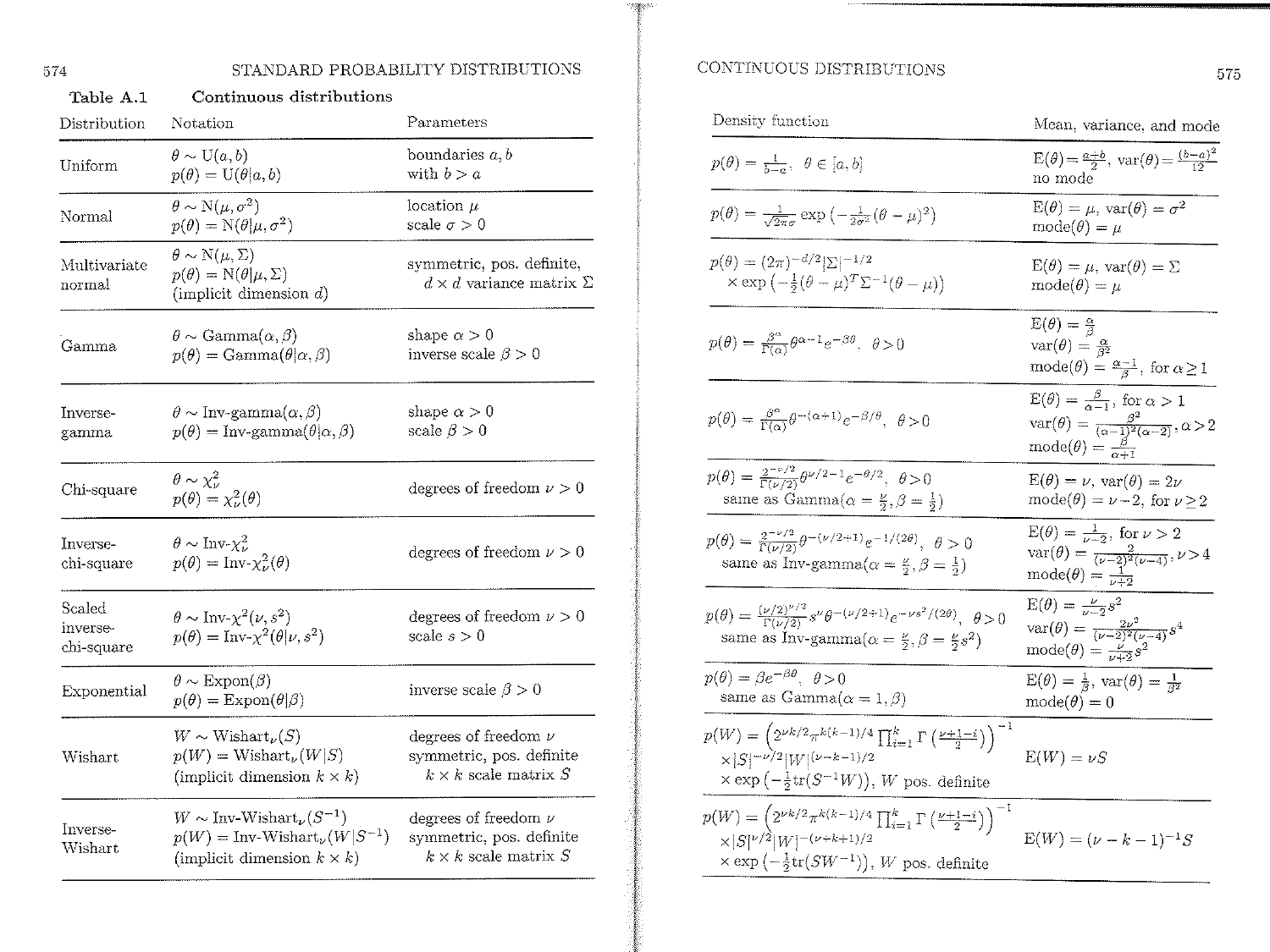### 576

 $\epsilon$ 

### STANDARD PROBABILITY DISTRIBUTIONS

| Notation                                                                                                                       | Parameters                                                                                                                                |
|--------------------------------------------------------------------------------------------------------------------------------|-------------------------------------------------------------------------------------------------------------------------------------------|
| $\theta \sim t_{\nu}(\mu, \sigma^2)$<br>$p(\theta) = t_{\nu}(\theta   \mu, \sigma^2)$<br>$t_{\nu}$ is short for $t_{\nu}(0,1)$ | degrees of freedom $\nu > 0$<br>$location \mu$<br>scale $\sigma > 0$                                                                      |
| $\theta \sim t_{\nu}(\mu, \Sigma)$<br>$p(\theta) = t_{\nu}(\theta   \mu, \Sigma)$<br>(implicit dimension $d$ )                 | degrees of freedom $\nu > 0$<br>location $\mu = (\mu_1, \ldots, \mu_d)$<br>symmetric, pos. definite<br>$d \times d$ scale matrix $\Sigma$ |
| $\theta \sim \text{Beta}(\alpha, \beta)$<br>$p(\theta) = \text{Beta}(\theta   \alpha, \beta)$                                  | 'prior sample sizes'<br>$\alpha > 0, \beta > 0$                                                                                           |
| $\theta \sim \text{Dirichlet}(\alpha_1, \ldots, \alpha_k)$<br>$p(\theta) = \text{Dirichlet}(\theta \alpha_1,\ldots,\alpha_k)$  | 'prior sample sizes'<br>$\alpha_j > 0$ ; $\alpha_0 \equiv \sum_{i=1}^k \alpha_i$                                                          |
| Discrete distributions                                                                                                         |                                                                                                                                           |
| Notation                                                                                                                       | Parameters                                                                                                                                |
| $\theta \sim \text{Poisson}(\lambda)$<br>$p(\theta) = \text{Poisson}(\theta \lambda)$                                          | $\text{`rate'} \lambda > 0$                                                                                                               |
| $\theta \sim \text{Bin}(n, p)$<br>$p(\theta) = \text{Bin}(\theta   n, p)$                                                      | 'sample size'<br>$n$ (positive integer)<br>'probability' $p \in [0,1]$                                                                    |
| $\theta \sim \text{Multin}(n; p_1, \ldots, p_k)$<br>$p(\theta) = \text{Multin}(\theta   n; p_1, \ldots, p_k)$                  | 'sample size'<br>$n$ (positive integer)<br>'probabilities' $p_j \in [0, 1]$ ;<br>$\sum_{i=1}^{k} p_i = 1$                                 |
| $\theta \sim \text{Neg-bin}(\alpha, \beta)$<br>$p(\theta) = \text{Neg-bin}(\theta \alpha, \beta)$                              | shape $\alpha > 0$<br>inverse scale $\beta > 0$                                                                                           |
| $\theta \sim \text{Beta-bin}(n, \alpha, \beta)$                                                                                | 'sample size'<br>$n$ (positive integer)                                                                                                   |
|                                                                                                                                |                                                                                                                                           |

### Table A 1 Continuous distributions continued

### CONTINUOUS DISTRIBUTIONS

| Density function                                                                                                                                                                                                                                                          | Mean, variance, and mode                                                                                                                                                                                                                                                                                 |
|---------------------------------------------------------------------------------------------------------------------------------------------------------------------------------------------------------------------------------------------------------------------------|----------------------------------------------------------------------------------------------------------------------------------------------------------------------------------------------------------------------------------------------------------------------------------------------------------|
| $p(\theta) = \frac{\Gamma((\nu+1)/2)}{\Gamma(\nu/2)\sqrt{\nu\pi}\sigma}(1+\frac{1}{\nu}(\frac{\theta-\mu}{\sigma})^2)^{-(\nu+1)/2}$                                                                                                                                       | $E(\theta) = \mu$ , for $\nu > 1$<br>$\text{var}(\theta) = \frac{\nu}{\nu - 2}\sigma^2$ , for $\nu > 2$<br>$mode(\theta) = \mu$                                                                                                                                                                          |
| $p(\theta) = \frac{\Gamma((\nu+d)/2)}{\Gamma(\nu/2)\nu^{d/2}\pi^{d/2}}  \Sigma ^{-1/2}$<br>$\times (1 + \frac{1}{\nu}(\theta - \mu)^{T} \Sigma^{-1}(\theta - \mu))^{-(\nu + d)/2}$                                                                                        | $E(\theta) = \mu$ , for $\nu > 1$<br>$\text{var}(\theta) = \frac{\nu}{\nu - 2} \Sigma$ , for $\nu > 2$<br>$\text{mode}(\theta) = \mu$                                                                                                                                                                    |
| $p(\theta) = \frac{\Gamma(\alpha+\beta)}{\Gamma(\alpha)\Gamma(\beta)} \theta^{\alpha-1} (1-\theta)^{\beta-1}$<br>$\theta \in [0,1]$                                                                                                                                       | $\mathrm{E}(\theta)=\frac{\alpha}{\alpha+\beta}$<br>$\text{var}(\theta) = \frac{\alpha\beta}{(\alpha+\beta)^2(\alpha+\beta+1)}$ mode<br>( $\theta$ ) = $\frac{\alpha-1}{\alpha+\beta-2}$                                                                                                                 |
| $p(\theta) = \frac{\Gamma(\alpha_1 + \cdots + \alpha_k)}{\Gamma(\alpha_1) \cdots \Gamma(\alpha_k)} \theta_1^{\alpha_1 - 1} \cdots \theta_k^{\alpha_k - 1}$<br>$\theta_1,\ldots,\theta_k\geq 0; \sum_{i=1}^k \theta_i=1$                                                   | $E(\theta_j) = \frac{\alpha_j}{\alpha_0}$<br>$\begin{array}{l} \text{var}(\theta_j) = \frac{\alpha_0}{\alpha_0^2(\alpha_0 - \alpha_j)} \\ \text{cov}(\theta_i, \theta_j) = -\frac{\alpha_i \alpha_j}{\alpha_0^2(\alpha_0 + 1)} \\ \text{mode}(\theta_j) = \frac{\alpha_j - 1}{\alpha_0 - k} \end{array}$ |
|                                                                                                                                                                                                                                                                           |                                                                                                                                                                                                                                                                                                          |
| Density function                                                                                                                                                                                                                                                          | Mean, variance, and mode                                                                                                                                                                                                                                                                                 |
| $p(\theta) = \frac{1}{\theta!} \lambda^{\theta} \exp(-\lambda)$<br>$\theta = 0, 1, 2, \ldots$                                                                                                                                                                             | $E(\theta) = \lambda$ , var $(\theta) = \lambda$<br>$\text{mode}(\theta) =  \lambda $                                                                                                                                                                                                                    |
| $p(\theta) = {n \choose \theta} p^{\theta} (1-p)^{n-\theta}$<br>$\theta = 0, 1, 2, \ldots, n$                                                                                                                                                                             | $E(\theta) = np$<br>$var(\theta) = np(1-p)$<br>$\text{mode}(\theta) = \lfloor (n+1)p \rfloor$                                                                                                                                                                                                            |
| $p(\theta) = {n \choose \theta_1, \theta_2, \dots, \theta_k} p_1^{\theta_1} \dots p_k^{\theta_k}$<br>$\theta_j = 0, 1, 2, \ldots, n; \sum_{i=1}^k \theta_i = n$                                                                                                           | $E(\theta_i) = np_i$<br>$var(\theta_i) = np_i(1-p_i)$<br>$cov(\theta_i, \theta_j) = -np_i p_j$                                                                                                                                                                                                           |
| $p(\theta) = \left(\begin{smallmatrix} \theta+\alpha-1\ \alpha-1 \end{smallmatrix}\right) \left(\begin{smallmatrix} \beta \ \beta+1 \end{smallmatrix}\right)^\alpha \left(\begin{smallmatrix} 1 \ \alpha+1 \end{smallmatrix}\right)^\theta$<br>$\theta = 0, 1, 2, \ldots$ | $E(\theta) = \frac{\alpha}{\beta}$<br>$\text{var}(\theta) = \frac{\alpha}{\beta^2}(\beta + 1)$                                                                                                                                                                                                           |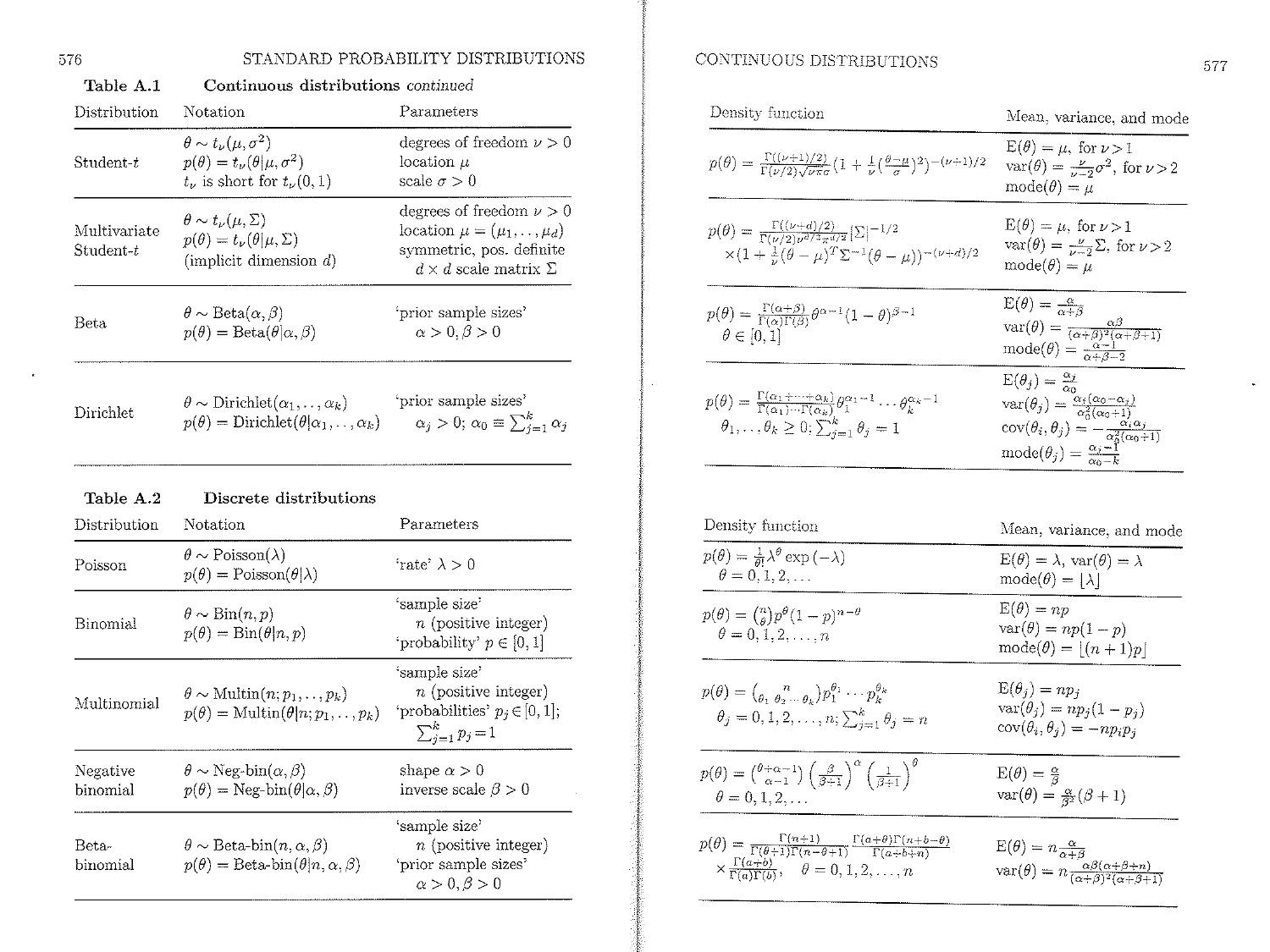

 The Bayesian approach can be used for finding direct answers to questions such as: "Given the existing background knowledge and the evidence provided by the data, what is the probability that Treatment 1 is better than Treatment 2?"

- The answer is often given by evaluating a posterior probability of the form P( $θ$ <sub>1</sub> >  $θ$ <sub>2</sub> | data, *I*), where  $θ$ <sub>1</sub> and  $θ$ <sub>2</sub> represent systematic treatment effects, and the data have been collected from an experiment designed and carried out for such a purpose.
- The probability is computed by an integration of the posterior density over the set  $\{(\theta_1, \theta_2): \theta_1 > \theta_2\}.$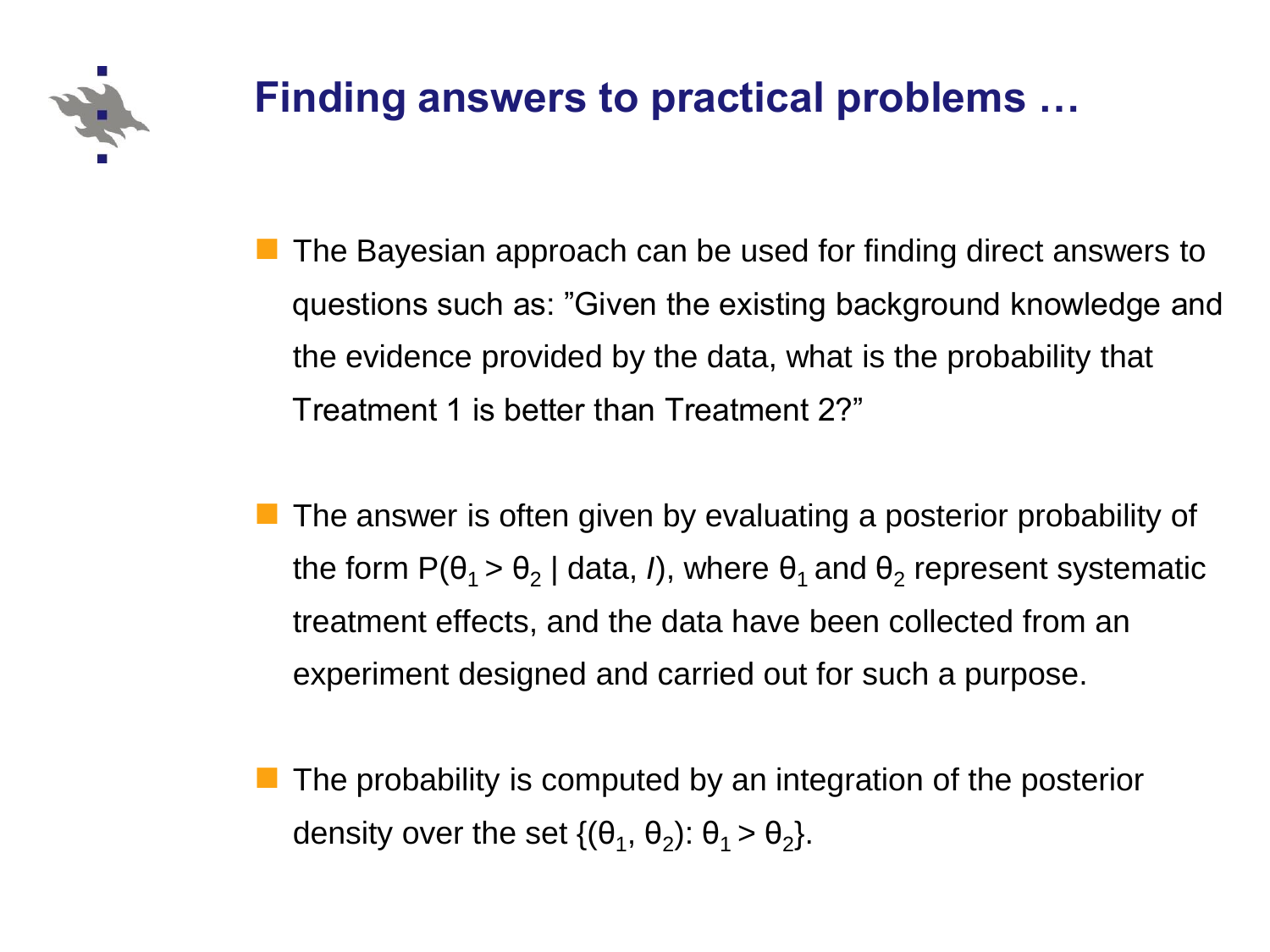

- The same device can also be used for computing posterior probabilities for 'null hypotheses', of the form P( $θ = θ<sub>0</sub>$ ) data, *I*).
- This is what many people erroneously believe the (frequentist) p-values to be. (Thus they are being 'Bayesians' – because they assign probabilities to parameter values - but do not usually themselves realize this.)
- Likewise, one can consider posterior probabilities of the form  $P(c_1 < \theta < c_2 |$  data, *I*), where the constants  $c_1$  and  $c_2$  may – or may not – be computed from the observed data values. Again, this is how many people (incorrectly) interpret the meaning of their computed (frequentist) confidence intervals.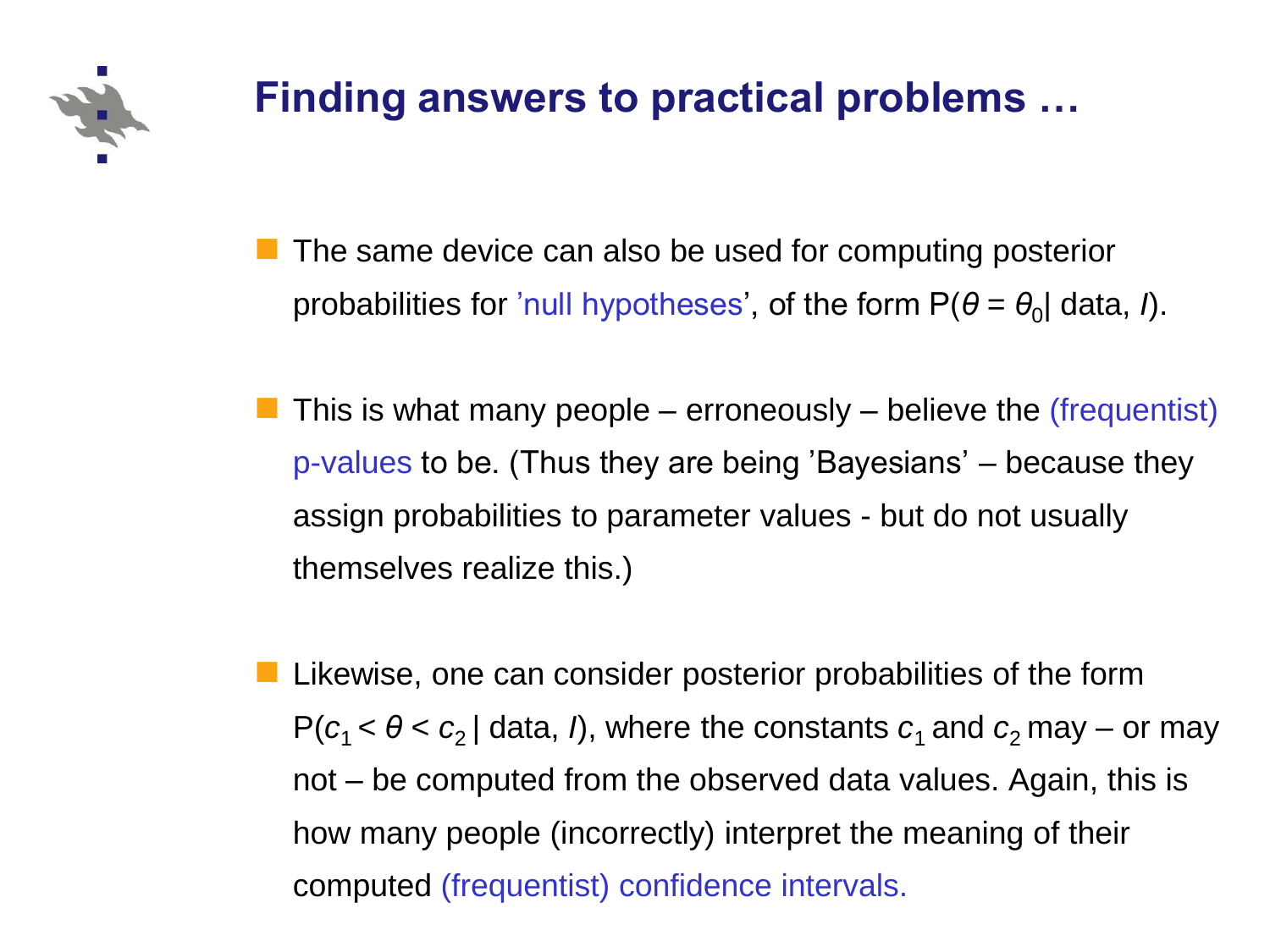

- Answers formulated in terms of probabilities assigned to model parameters can be difficult to understand. This is because the meaning of such parameters is often quite abstract.
- Therefore it may be a good idea to summarize the results from the statistical analysis in predictive distributions of the form  $P(X_{i+1} | X_1, X_2, \ldots, X_i, I)$ , where  $X_1, X_2, \ldots, X_i$  are considered as 'data' and  $X_{i+1}$  is a (perhaps only hypothetical) future response variable that was to be predicted.

Think about weather prediction!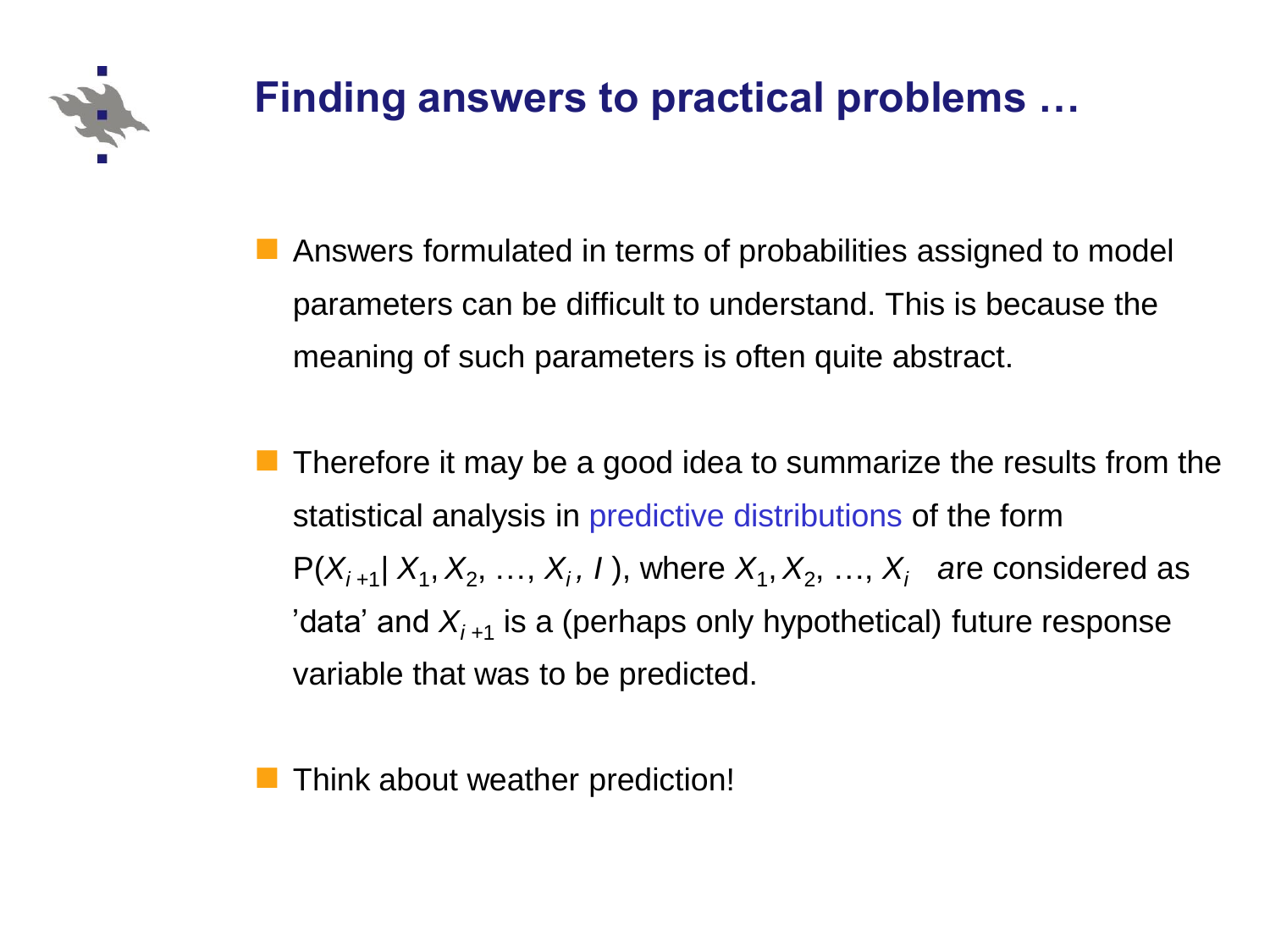

 The computation of predictive probabilities involves an integration with respect to the posterior. In practice this requires numerical Monte Carlo simulations, which however can be carried out jointly with the estimation of the model parameters ('data augmentation').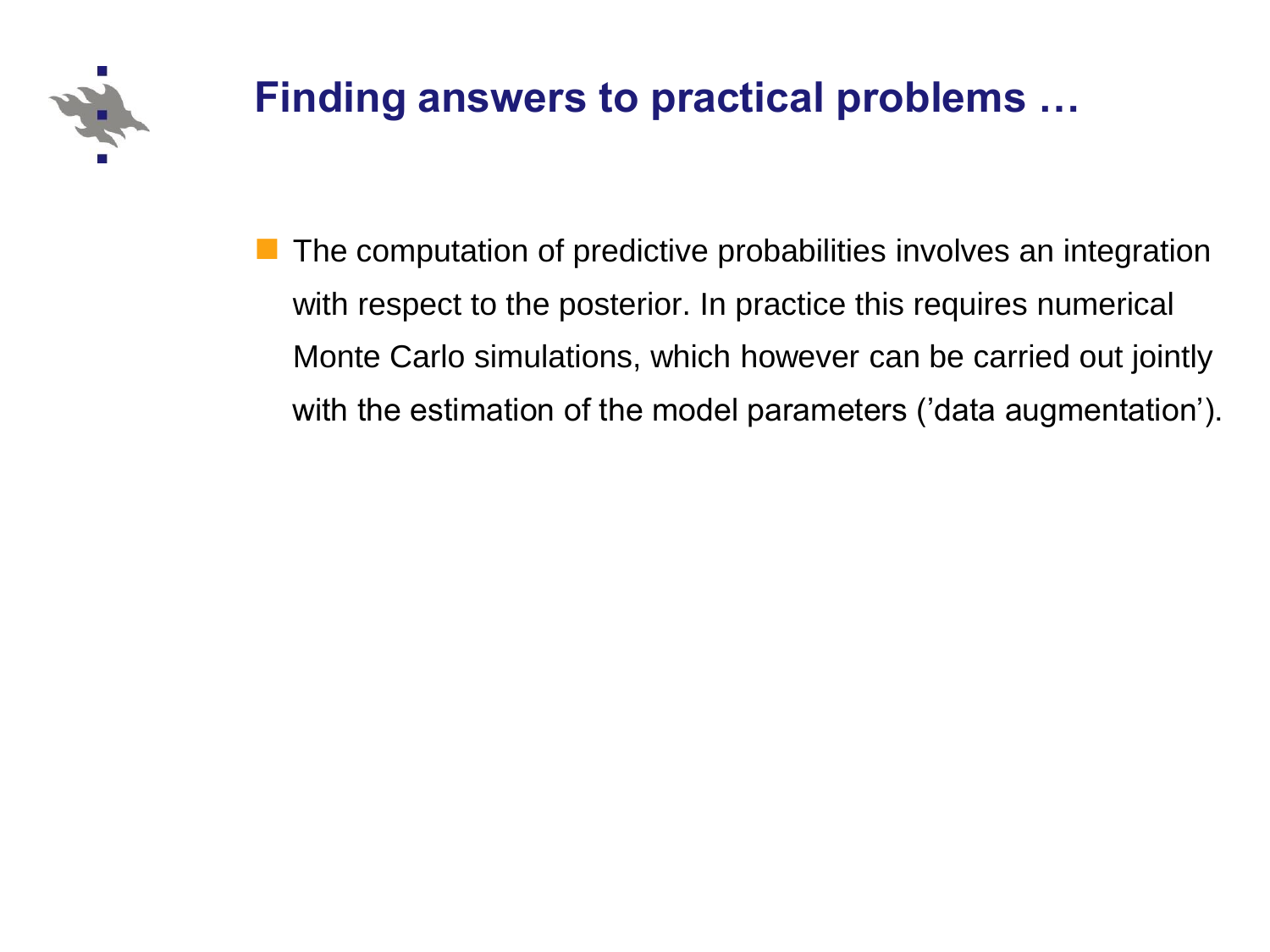

### **Notes on statistical modeling**

 The 'Balls in a box' -example had the advantage that the'parameter' *K* had an obvious concrete meaning.

- Therefore also the prior and posterior probabilities assigned for different alternatives  ${K = k}$  could be understood in an intuitive way.
- The situation is rather different if we think of commonly used parametric distributions such as, for example, the normal distribution N(*μ*, *σ*<sup>2</sup> ), where the interpretation of the parameters *μ* and *σ*<sup>2</sup> is provided by a reference to an infinite population.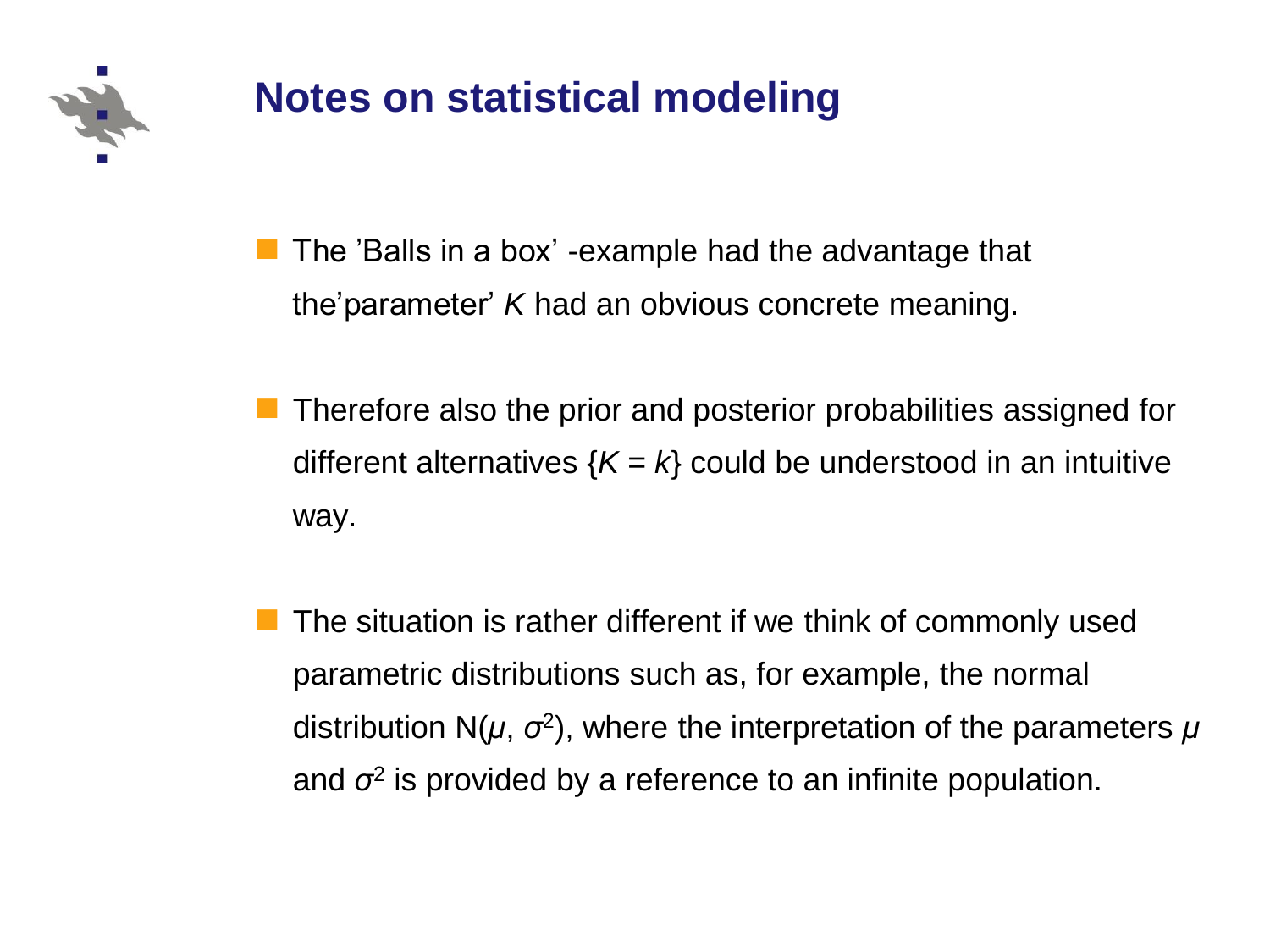

# **Notes on statistical modeling**

■ Such population do not exist in reality, so we really cannot sample from such populations!.

- Neither do statistical models 'generate data' (except in computer simulations)!
- Rather, models are rough descriptions of the considered problems, formulated in the technical terms offered by probability calculus, which then allow for an inductive way of learning from data.

**Here is another way of looking at the situation ...**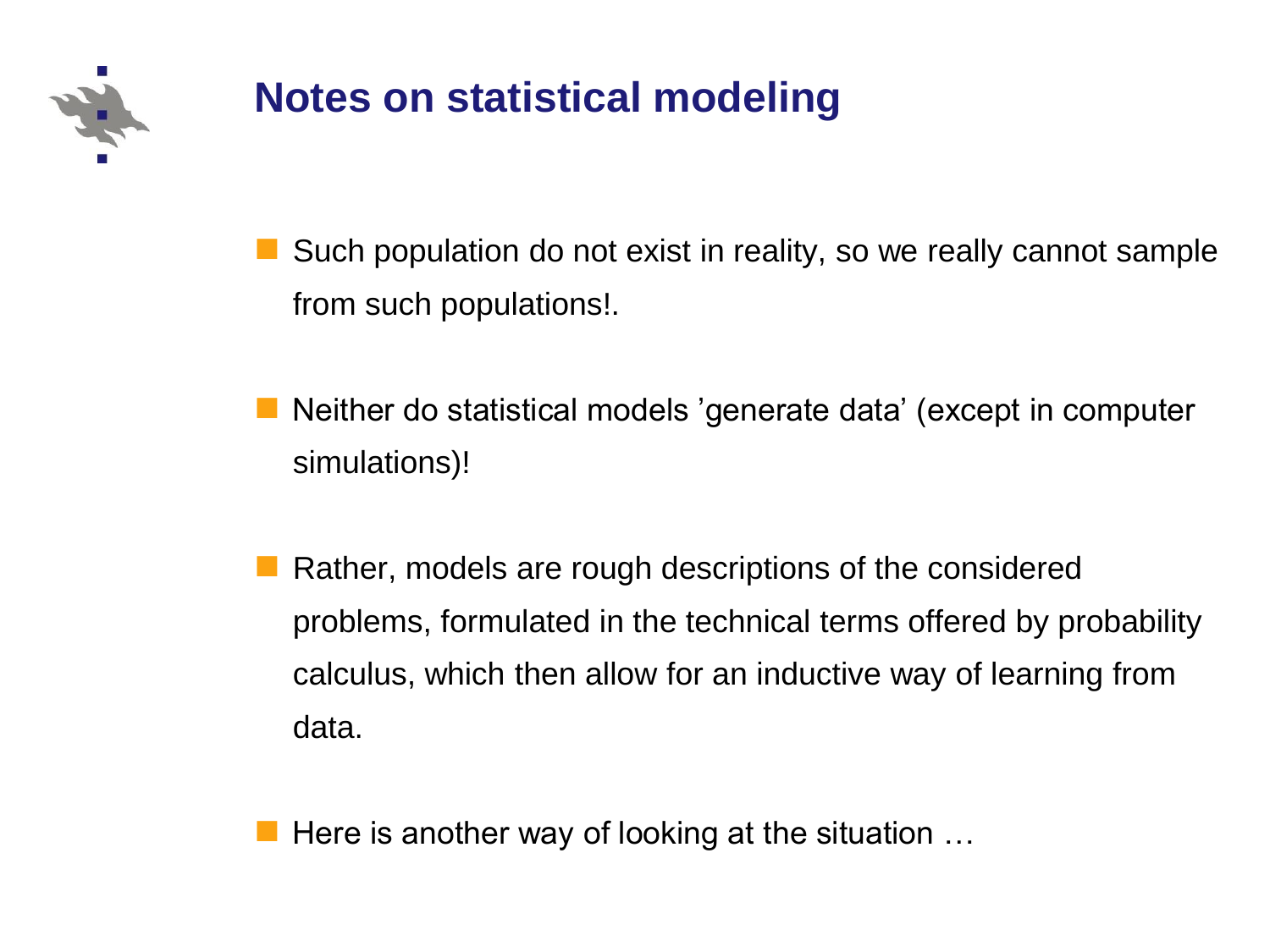

 In frequentist statistical inference it is common to assume that the observations made from different individuals are 'independent and identically distributed', abbreviated as i.i.d.

- The observations may well be physically independent, but not logically independent - as otherwise there would not be any possibility of learning across the individuals. Statistics would be impossible!
- 'Identically distributed', for a Bayesian, means that his / her prior knowledge (before making an observation) is the same on all individuals.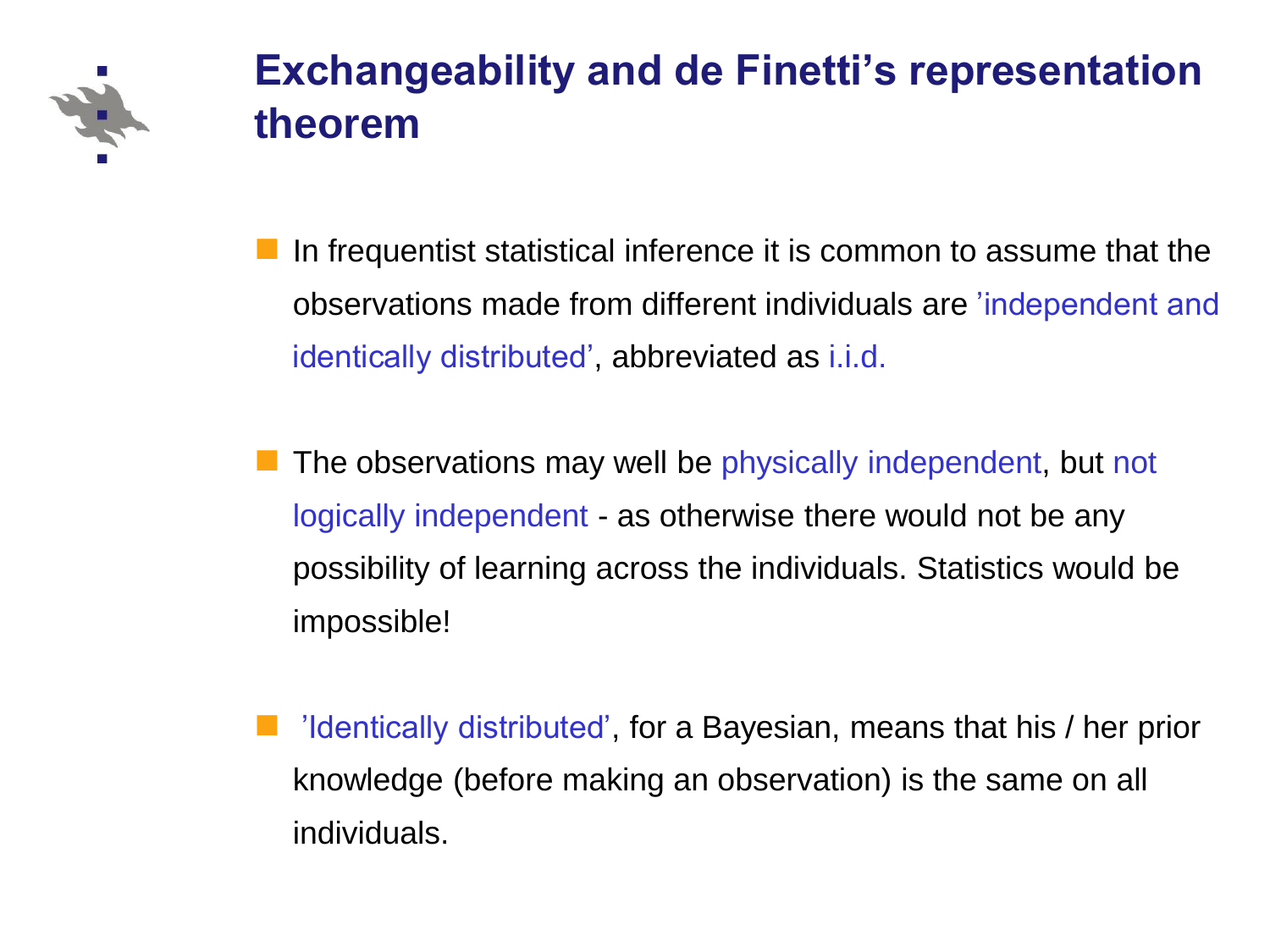

- **This status of information is in Bayesian inference** expressed by the following exchangeability postulate: the joint probability  $P(X_1, X_2, ..., X_i | I)$  remains the same for all permutations of the varables  $(X_1, X_2, ..., X_i)$ .
- Clearly then  $P(X_i | I) = P(X_i | I)$  for  $i \neq j$ , but it does not say that, for example,  $P(X_i, X_j | I) = P(X_j | I) P(X_j | I)$ .
- Think about shaking a drawing pin in a glass jar: Let  $X_1 = 1$  if the pin lands 'on its back', and  $X_1 = 0$  if it lands 'sideways'. Repeat the experiment *i* times! Would you say that the sequence  $X_1, X_2, ..., X_i$ is exchangeable?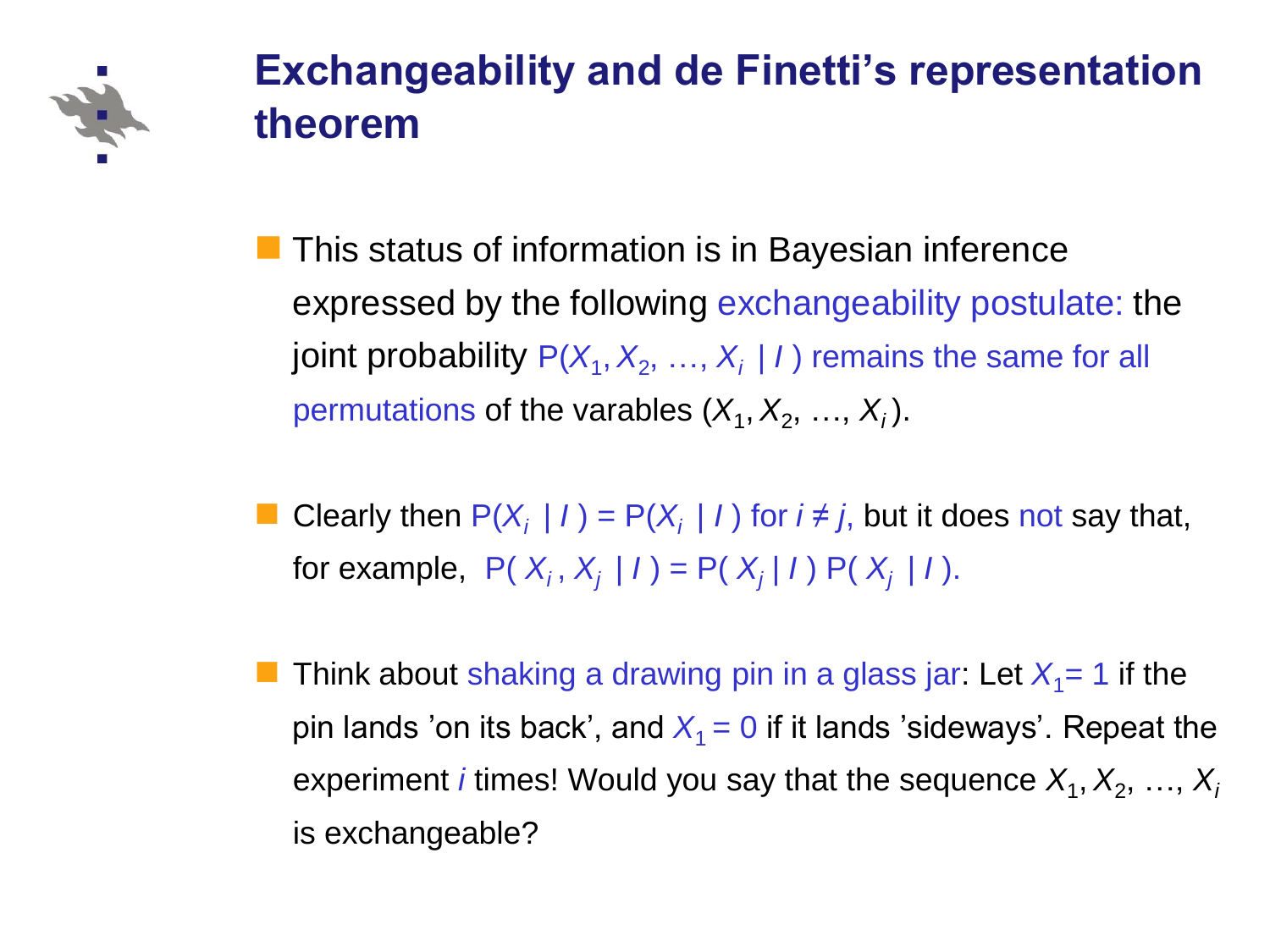

- **Panable 2 September 10 September 10 September 2018** Most 2016 and 2019 Most 2019 Most 2019 Most 2019 Most 2019 Mo number of times, a situation called 'infinite exchangeability'.
- A frequentist statistical model for describing this situation would be: 'i.i.d. Bernoulli experiments, with an unknown probability *θ* for success'.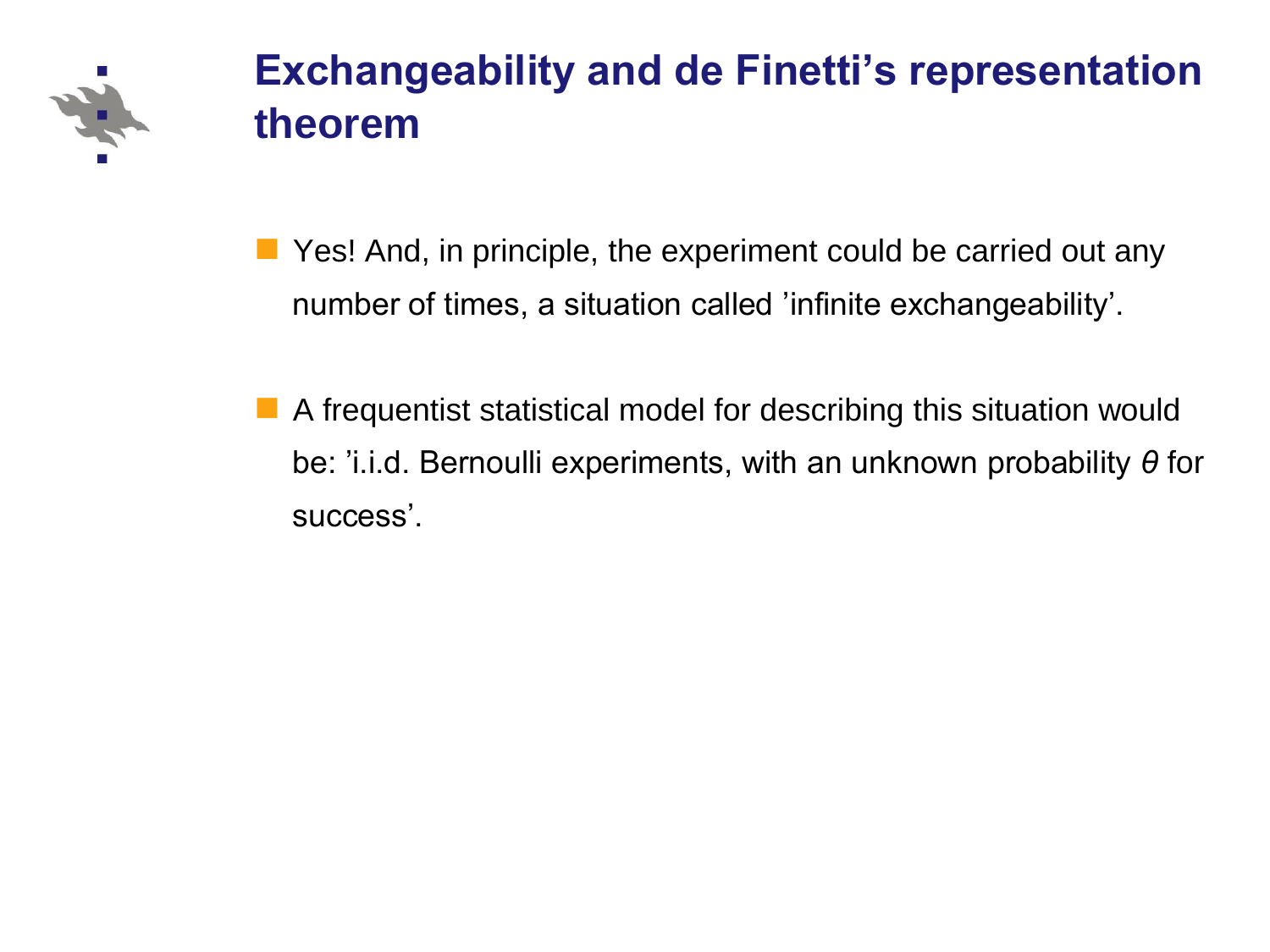

 The Bayesian counterpart of this is an integral expression for  $P(X_1, X_2, ..., X_i | I)$ , which looks formally 'as if such a probability of success existed', but then treats it as a random variable distributed according to some density *p*:

 $P(X_1, X_2, ..., X_i | I)$  $=$   $\int \theta^{\#}$ {times lands on its back in *i* trials}  $(1$  -  $\theta)$ #{times lands sideways in *i trials*}  $p(\theta)$   $\mathrm{d}\theta.$ 

 This result, due to de Finetti, looks like we had assumed 'conditional independence of the outcomes  $X_i$ , given the value of *θ*', and had then taken an expectation with respect to a density *p*(*θ*).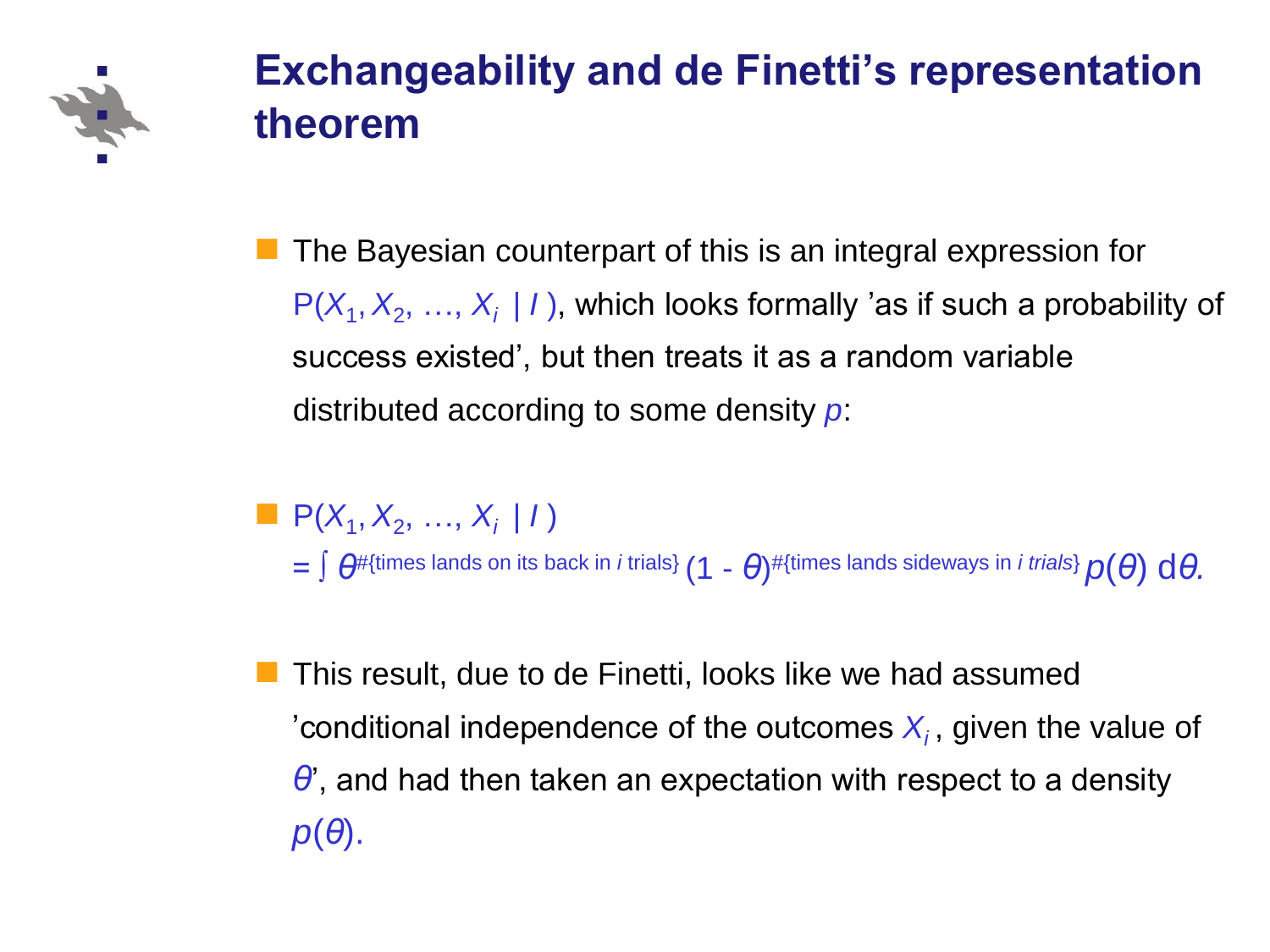

 $\blacksquare$  Formally, it corresponds exactly to the result  $P(X_1, X_2, ..., X_i | I)$  $=\sum_{k} \text{P}(K=k\mid I) \{ (k/N)^{\# \{\text{white balls in } i \text{ draws}\}} [1 - (k/N)]^{\# \{\text{yellow balls in } i \text{ draws}\}} \},$ which we had derived in the 'Balls in a box' -example, by first specifying probabilities P('the colour is white'| *K, I* ) = *K / N* and then assuming conditional independence given *K*.

 It is important to note that, if the 'infinite exchangeability' property is postulated, then the 'prior'  $p(\theta)$ , and the probabilities  $P(K = k | I)$ in the 'Balls in a box' -example, are uniquely determined by the joint distributions  $P(X_1, X_2, ..., X_i | I)$ ,  $i \ge 1$ . Looking from this perspective, the existence of a prior  $-\underline{a}$  red herring for many frequentists - should not be a problem.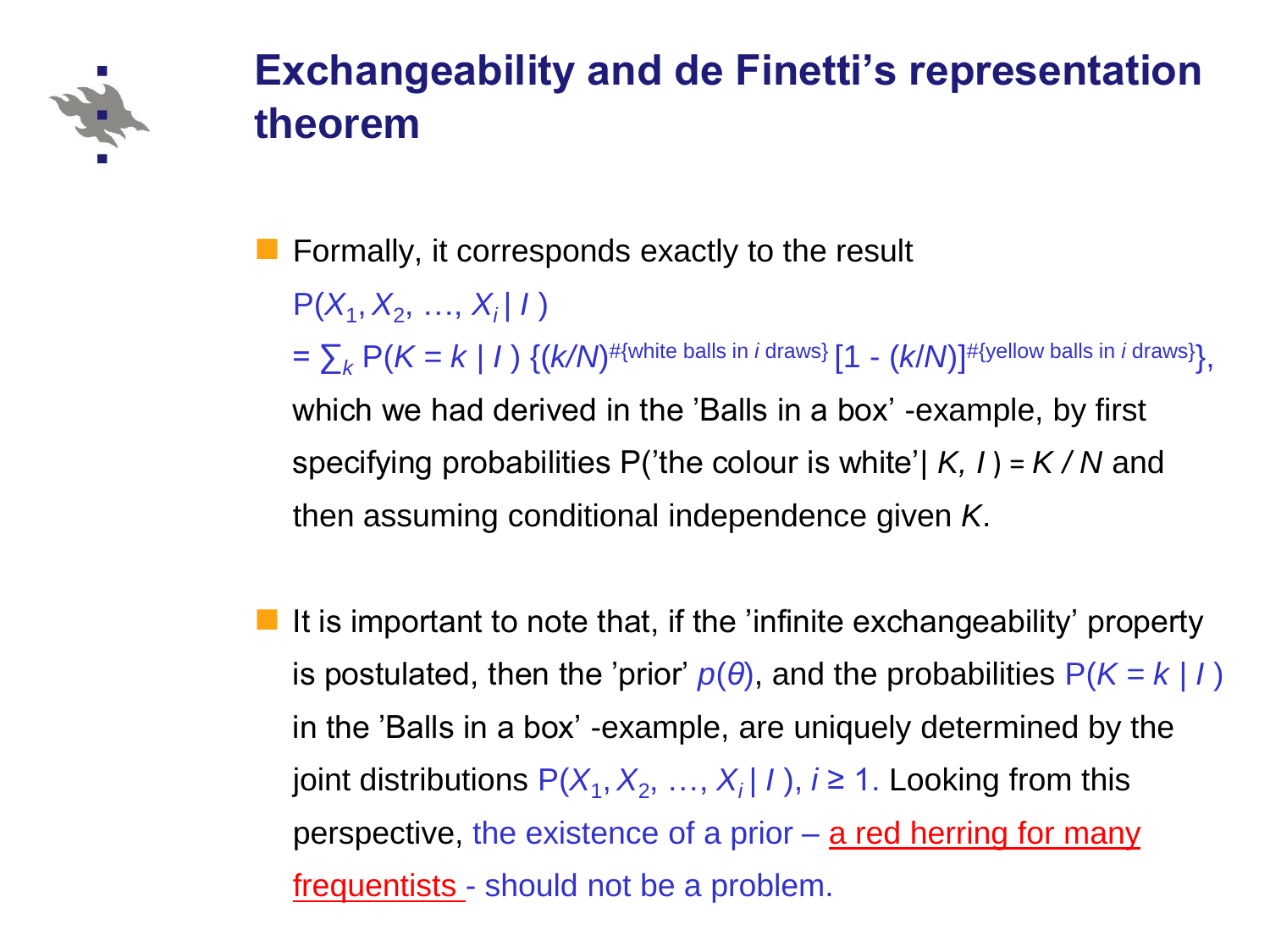

# **Notes on statistical modeling**

- **The choice of the statistical model**, i.e., of both the prior P(*θ*|*I*) and the likelihood  $P(X|\theta, I)$ , is a decision which is based on the considered problem context, and often in practice also on convenience or convention.
- As such, it is subject to debate! Models are probabilistic expressions arising from your background knowledge and the scientific assumptions that you make.
- Different assumptions naturally lead to different results.
- **Nou should explain your choices!** (The rest is just probability calculus, often combined with approximate numerical evaluation of the probabilities).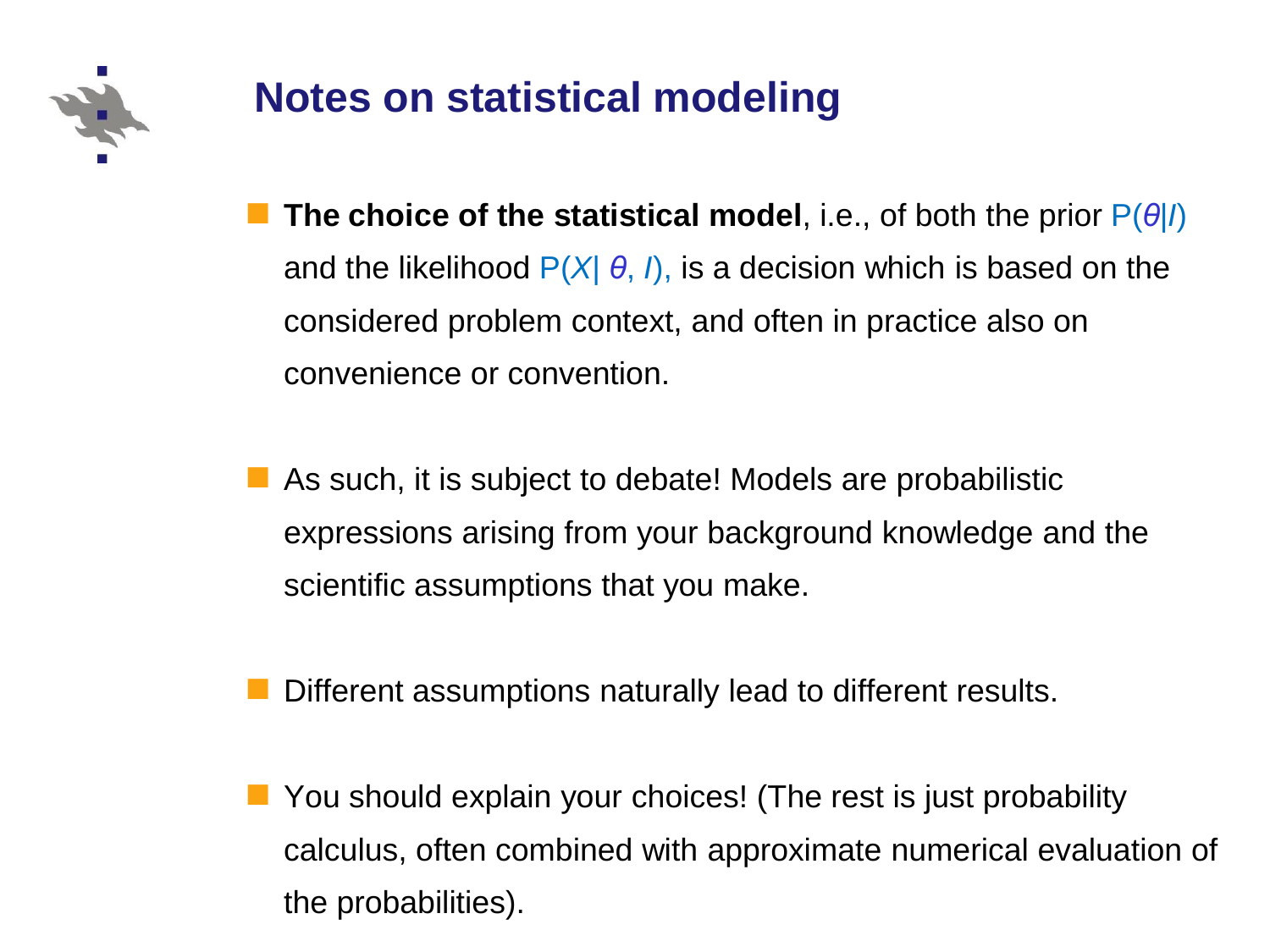

### • **Notes on statistical modeling**

"All models are wrong but some are useful"

George Box (1919-2013)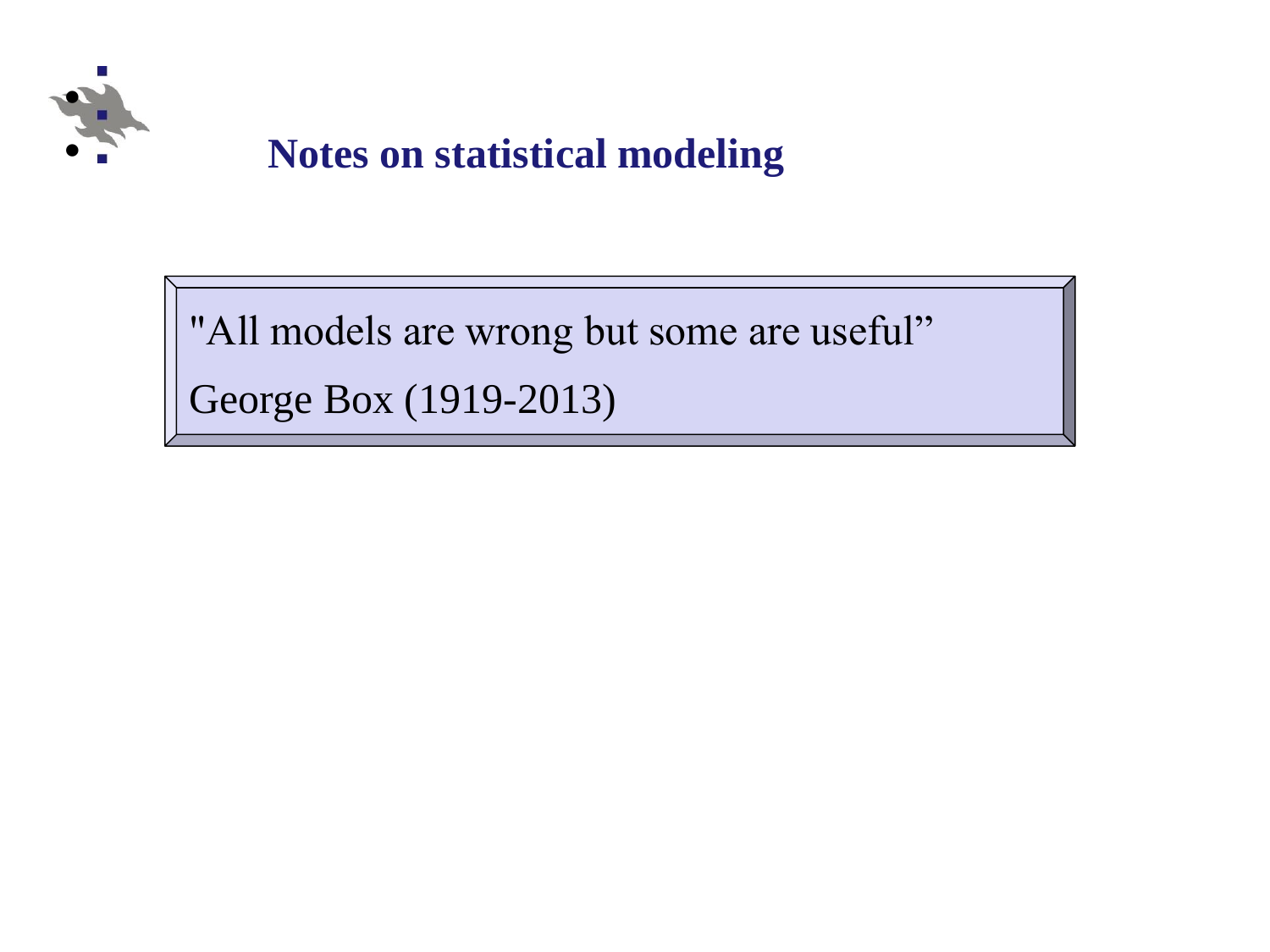

### **Take home points …**

- **Bayesian methods seem to be natural and useful particularly in** areas where frequency interpretation of probability seems artificial.
- They offer greater flexibility in the modeling, in part, because of the possibility to incorporate existing prior knowledge into the model in an explicit way, but also because of the less stringent requirements for parameter identifiability.
- An additional bonus is that the methods are firmly anchored in the principles and rules of probability calculus.